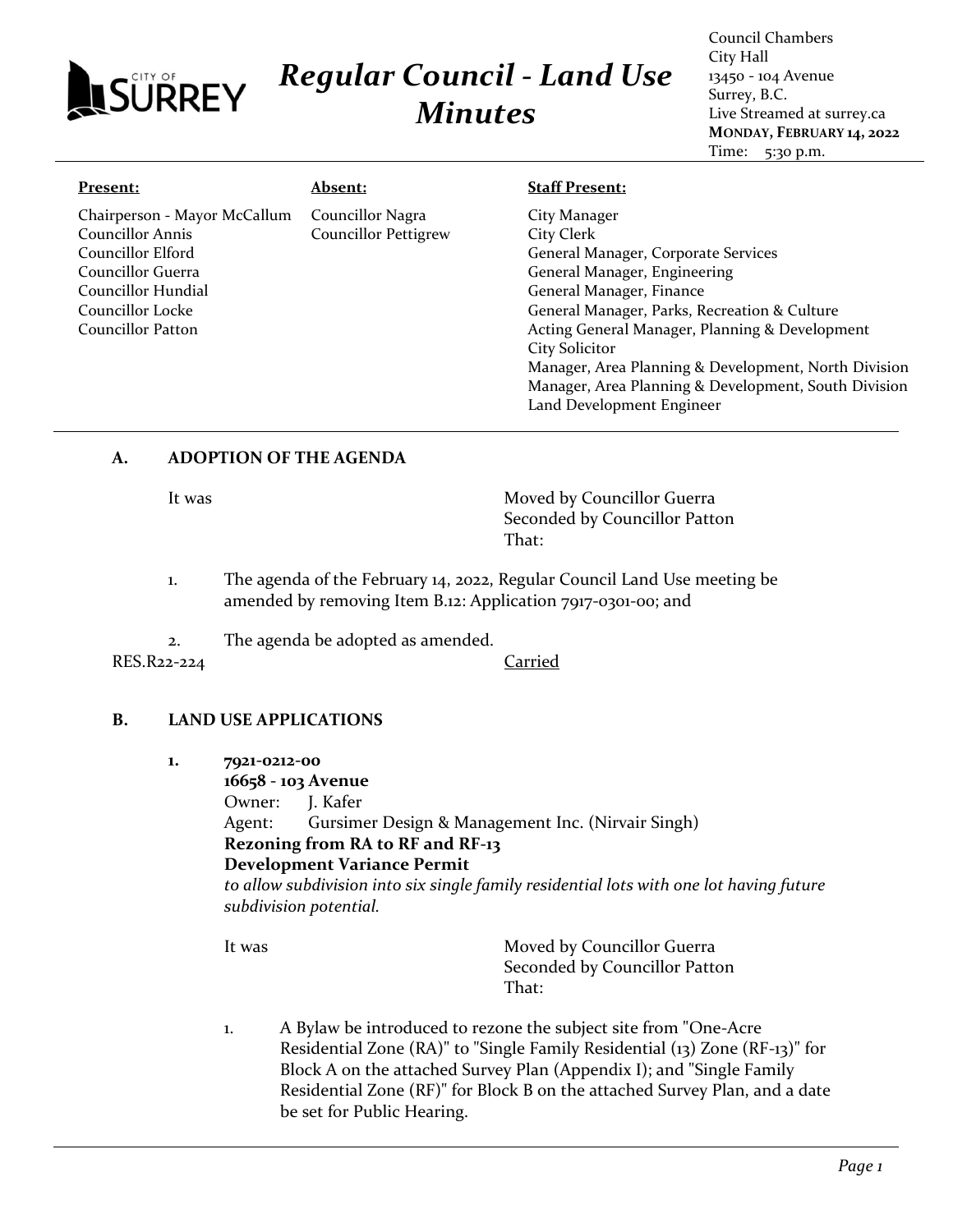- 2. Council approve Development Variance Permit No. 7921-0212-00, varying the following, to proceed to Public Notification:
	- (a) to reduce the minimum lot width of the RF-13 Zone (Type II) from 13.4 metres to 13.0 metres for proposed Lot 2;
	- (b) to reduce the minimum lot depth of the RF-13 Zone (Type II) from 24.0 metres to 23.8 metres for proposed Lot 2 and 3;
	- (c) to reduce the minimum lot width requirement to accommodate a double side-by-side garage or carport in the RF-13 Zone from 13.4 metres to 13.0 metres for proposed Lot 2;
	- (d) to reduce the minimum front yard setback of the RF-13 Zone (Type II) from 6.0 metres to 2.4 metres to the principal building face for proposed Lot 5;
	- (e) to reduce the minimum rear yard setback of the principal building from a natural gas transmission right-of-way from 7.5 metres to 0.0 metres for proposed Lot 5;
	- (f) to reduce the minimum lot width of the RF Zone (Type II) from 15 metres to 13.4 metres for proposed Lot 6;
	- (g) to reduce the minimum east and west side yard setback of the RF Zone from 1.8 metres to 1.2 metres to the principal building face for proposed Lot 6; and
	- (h) to reduce the minimum rear yard setback of the RF Zone from 7.5 metres to 3.0 metres to the principal building face for proposed Lot 6.
- 3. Council instruct staff to resolve the following issues prior to final adoption:
	- (a) ensure that all engineering requirements and issues including restrictive covenants, dedications, and rights-of-way where necessary, are addressed to the satisfaction of the General Manager, Engineering;
	- (b) submission of a subdivision layout to the satisfaction of the Approving Officer;
	- (c) approval from the Ministry of Transportation & Infrastructure;
	- (d) submission of a finalized tree survey and a statement regarding tree preservation to the satisfaction of the City Landscape Architect;
	- (e) the applicant satisfy the deficiency in tree replacement on the site, to the satisfaction of the Planning and Development Department;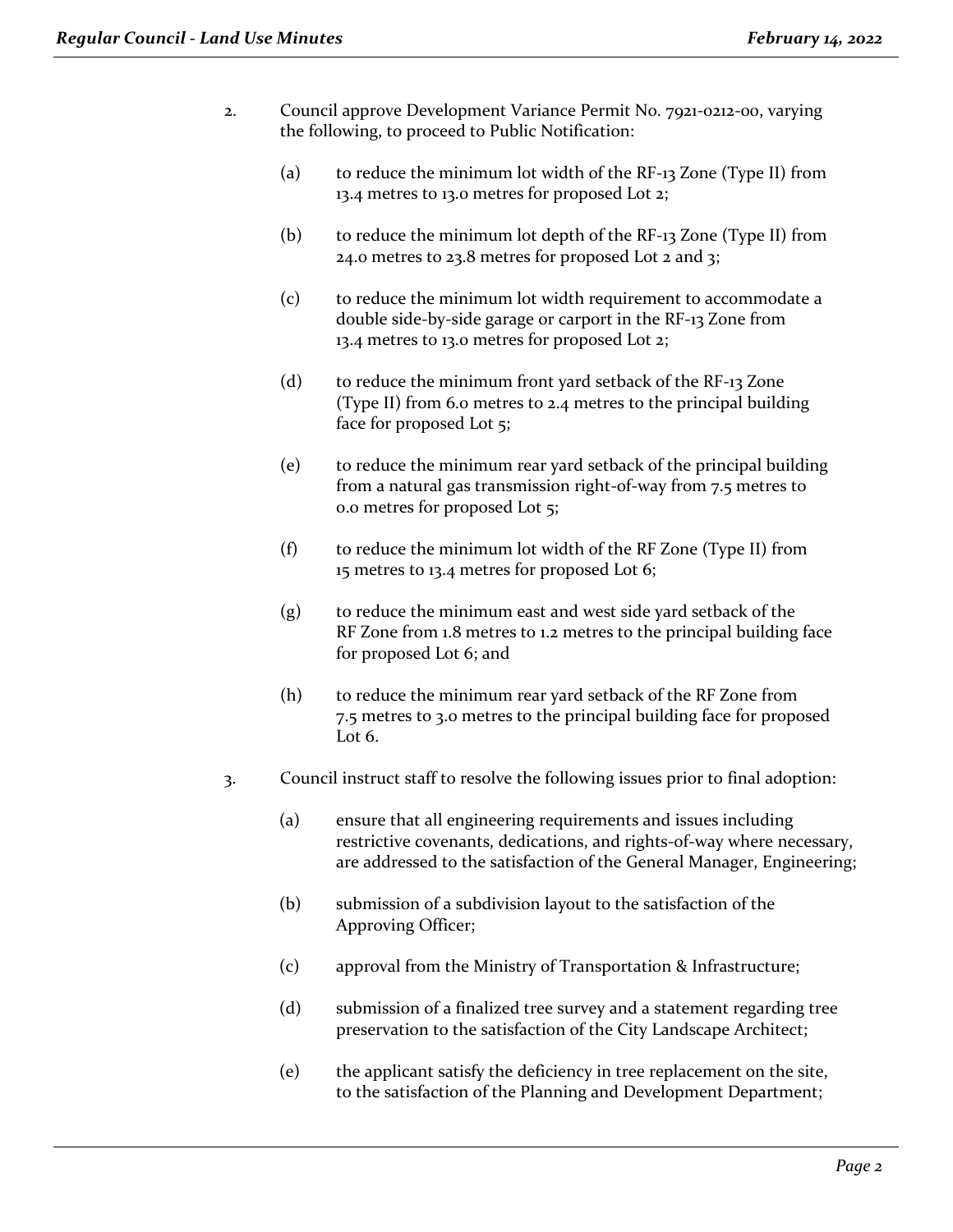|             | (f)                                                      |                                                                  | the applicant adequately address the City's needs with respect to<br>the City's Affordable Housing Strategy, to the satisfaction of the<br>General Manager, Planning & Development Services;                                            |  |  |
|-------------|----------------------------------------------------------|------------------------------------------------------------------|-----------------------------------------------------------------------------------------------------------------------------------------------------------------------------------------------------------------------------------------|--|--|
|             | (g)                                                      |                                                                  | demolition of existing buildings and structures to the satisfaction of<br>the Planning and Development Department; and                                                                                                                  |  |  |
| RES.R22-225 | (h)                                                      | to the south $(10261 - 166A$ Street).                            | registration of a Section 219 Restrictive Covenant for "no build" on<br>proposed Lot 1 until future development with the neighbouring lot<br><b>Carried</b>                                                                             |  |  |
| RES.R22-226 | It was                                                   | Amendment Bylaw, 2022, No. 20577" pass its first reading.        | Moved by Councillor Guerra<br>Seconded by Councillor Patton<br>That "Surrey Zoning Bylaw, 1993, No. 12000,<br><b>Carried</b>                                                                                                            |  |  |
|             |                                                          | The said Bylaw was then read for the second time.                |                                                                                                                                                                                                                                         |  |  |
|             | It was                                                   |                                                                  | Moved by Councillor Guerra<br>Seconded by Councillor Patton<br>That "Surrey Zoning Bylaw, 1993, No. 12000,                                                                                                                              |  |  |
| RES.R22-227 |                                                          |                                                                  | Amendment Bylaw, 2022, No. 20577" pass its second reading.<br><b>Carried</b>                                                                                                                                                            |  |  |
|             | It was then                                              |                                                                  | Moved by Councillor Guerra<br>Seconded by Councillor Patton<br>That the Public Hearing on "Surrey Zoning<br>Bylaw, 1993, No. 12000, Amendment Bylaw, 2022, No. 20577" be held at City Hall                                              |  |  |
| RES.R22-228 |                                                          | on March 7, 2022, at 7:00 p.m.                                   | <b>Carried</b>                                                                                                                                                                                                                          |  |  |
| 2.          | 7920-0287-00<br>10578 - 127A Street<br>Owners:<br>Agent: | D. Jhutty, K. Jhutty<br>Citiwest Consulting Ltd. (Roger Jawanda) | Rezoning a portion of the subject site from RF to RF-SD<br>to allow subdivision into one single family lot and two semi-detached single family lots.                                                                                    |  |  |
|             | It was                                                   |                                                                  | Moved by Councillor Guerra<br>Seconded by Councillor Patton<br>That:                                                                                                                                                                    |  |  |
|             | 1.                                                       | Public Hearing.                                                  | A Bylaw be introduced to rezone a portion of the subject site from "Single"<br>Family Residential Zone (RF)" to "Semi-Detached Residential Zone (RF-SD)"<br>for Block A on the attached Survey Plan (Appendix I), and a date be set for |  |  |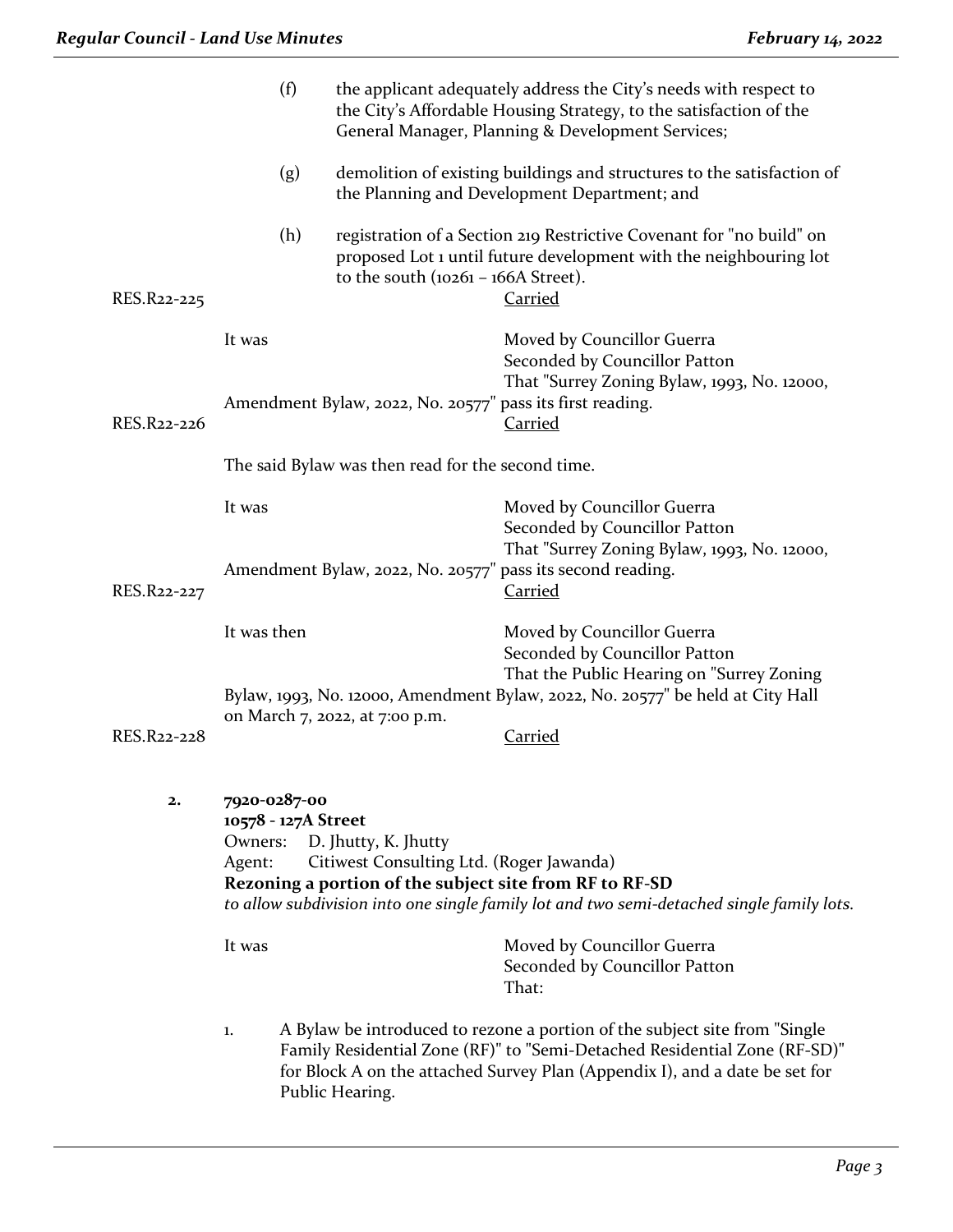| Council instruct staff to resolve the following issues prior to final adoption: |
|---------------------------------------------------------------------------------|
|                                                                                 |

- (a) ensure that all engineering requirements and issues including restrictive covenants, dedications, and rights-of-way where necessary, are addressed to the satisfaction of the General Manager, Engineering;
- (b) submission of a subdivision layout to the satisfaction of the Approving Officer;
- (c) submission of a finalized tree survey and a statement regarding tree preservation to the satisfaction of the City Landscape Architect;
- (d) the applicant satisfy the deficiency in tree replacement on the site, to the satisfaction of the Planning and Development Department;
- (e) the applicant adequately address the City's needs with respect to the City's Affordable Housing Strategy, to the satisfaction of the General Manager, Planning & Development Services;
- (f) registration of a Section 219 Restrictive Covenant for "no build" on a portion of proposed Lot 3 until future development with the neighbouring lot to the north; and
- (g) registration of a Section 219 Restrictive Covenant on Lots 2 and 3 for structural independence, a "no build" until approval /certification of plans in accordance with Building Code, maintenance, and use of a party wall, and for exterior finishes and drainage.

RES.R22-229 Carried

| RES.R22-230 | It was<br>Amendment Bylaw, 2022, No. 20578" pass its first reading. | Moved by Councillor Guerra<br>Seconded by Councillor Patton<br>That "Surrey Zoning Bylaw, 1993, No. 12000,<br>Carried |  |  |  |  |
|-------------|---------------------------------------------------------------------|-----------------------------------------------------------------------------------------------------------------------|--|--|--|--|
|             | The said Bylaw was then read for the second time.                   |                                                                                                                       |  |  |  |  |
|             | It was                                                              | Moved by Councillor Guerra<br>Seconded by Councillor Patton                                                           |  |  |  |  |
| RES.R22-231 | Amendment Bylaw, 2022, No. 20578" pass its second reading.          | That "Surrey Zoning Bylaw, 1993, No. 12000,<br>Carried                                                                |  |  |  |  |
|             | It was then                                                         | Moved by Councillor Guerra                                                                                            |  |  |  |  |

Seconded by Councillor Patton That the Public Hearing on "Surrey Zoning Bylaw, 1993, No. 12000, Amendment Bylaw, 2022, No. 20578" be held at City Hall on March 7, 2022, at 7:00 p.m.

RES.R22-232 Carried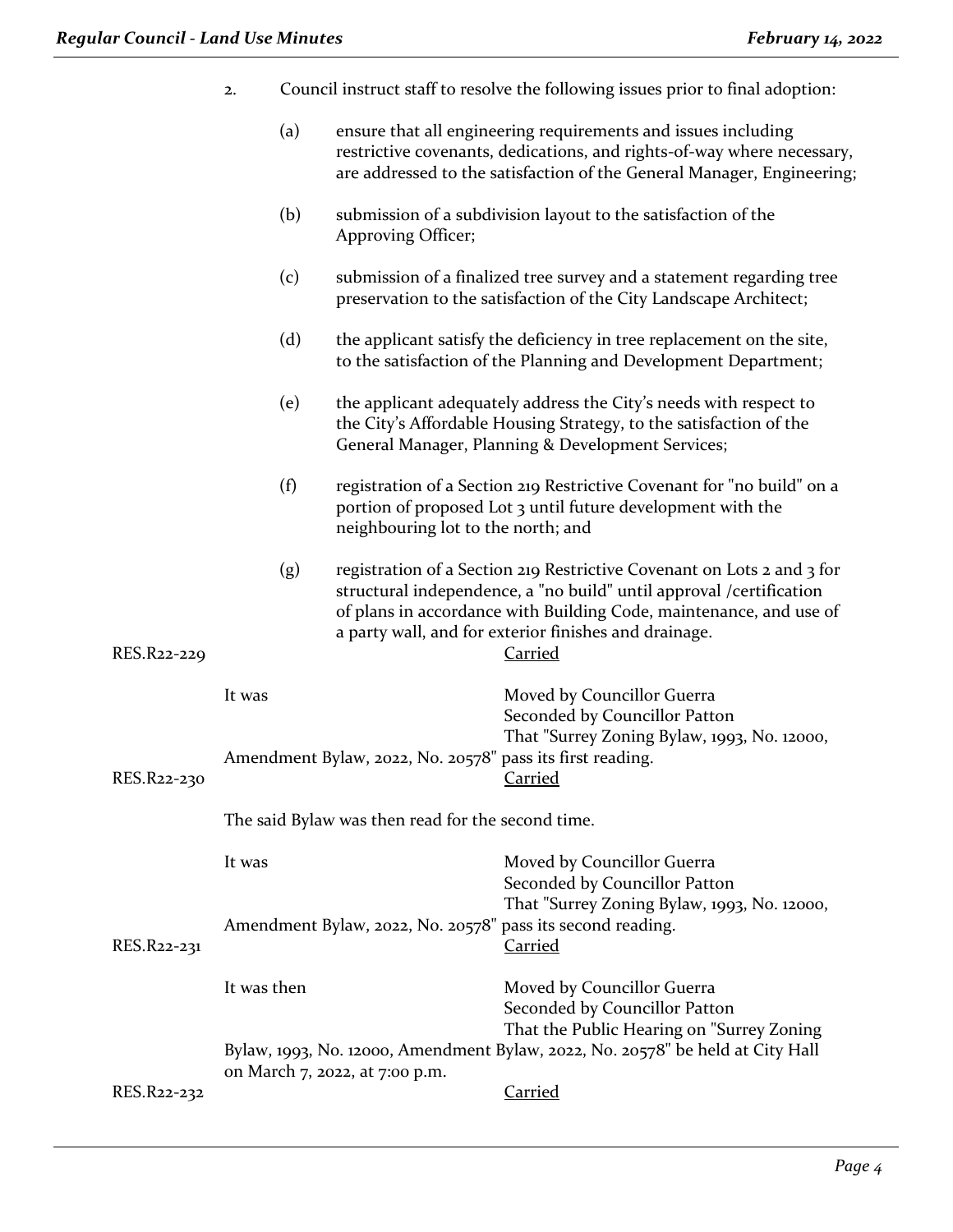| 3.          | 7921-0278-00<br>16721 - 25A Avenue<br>Owner:<br>Agent:<br><b>Rezoning from RA to RF-10</b> |     | Landstar Homes Ltd.<br>WSP Canada Inc. (Dexter Hirabe) | to allow subdivision of the property into two single family small lots.                                                                                                                                           |
|-------------|--------------------------------------------------------------------------------------------|-----|--------------------------------------------------------|-------------------------------------------------------------------------------------------------------------------------------------------------------------------------------------------------------------------|
|             | It was                                                                                     |     |                                                        | Moved by Councillor Guerra<br>Seconded by Councillor Patton<br>That:                                                                                                                                              |
|             | 1.                                                                                         |     | a date be set for Public Hearing.                      | A Bylaw be introduced to rezone the subject site from "One-Acre"<br>Residential Zone (RA)" to "Single Family Residential (10) Zone (RF-10)" and                                                                   |
|             | 2.                                                                                         |     |                                                        | Council instruct staff to resolve the following issues prior to final adoption:                                                                                                                                   |
|             |                                                                                            | (a) |                                                        | ensure that all engineering requirements and issues including<br>restrictive covenants, dedications, and rights-of-way where necessary,<br>are addressed to the satisfaction of the General Manager, Engineering; |
|             |                                                                                            | (b) | Approving Officer;                                     | submission of a subdivision layout to the satisfaction of the                                                                                                                                                     |
|             |                                                                                            | (c) |                                                        | submission of a finalized tree survey and a statement regarding tree<br>preservation to the satisfaction of the City Landscape Architect;                                                                         |
|             |                                                                                            | (d) |                                                        | the applicant satisfy the deficiency in tree replacement on the site, to<br>the satisfaction of the Planning and Development Department; and                                                                      |
| RES.R22-233 |                                                                                            | (e) | <b>Example 1</b> Carried                               | the applicant adequately address the City's needs with respect to<br>the City's Affordable Housing Strategy, to the satisfaction of the<br>General Manager, Planning & Development Department.                    |
|             | It was                                                                                     |     |                                                        | Moved by Councillor Guerra<br>Seconded by Councillor Patton                                                                                                                                                       |
| RES.R22-234 | Amendment Bylaw, 2022, No. 20579" pass its first reading.                                  |     |                                                        | That "Surrey Zoning Bylaw, 1993, No. 12000,<br><b>Carried</b>                                                                                                                                                     |
|             | The said Bylaw was then read for the second time.                                          |     |                                                        |                                                                                                                                                                                                                   |
|             | It was                                                                                     |     |                                                        | Moved by Councillor Guerra<br>Seconded by Councillor Patton                                                                                                                                                       |
| RES.R22-235 |                                                                                            |     |                                                        | That "Surrey Zoning Bylaw, 1993, No. 12000,<br>Amendment Bylaw, 2022, No. 20579" pass its second reading.<br><b>Carried</b>                                                                                       |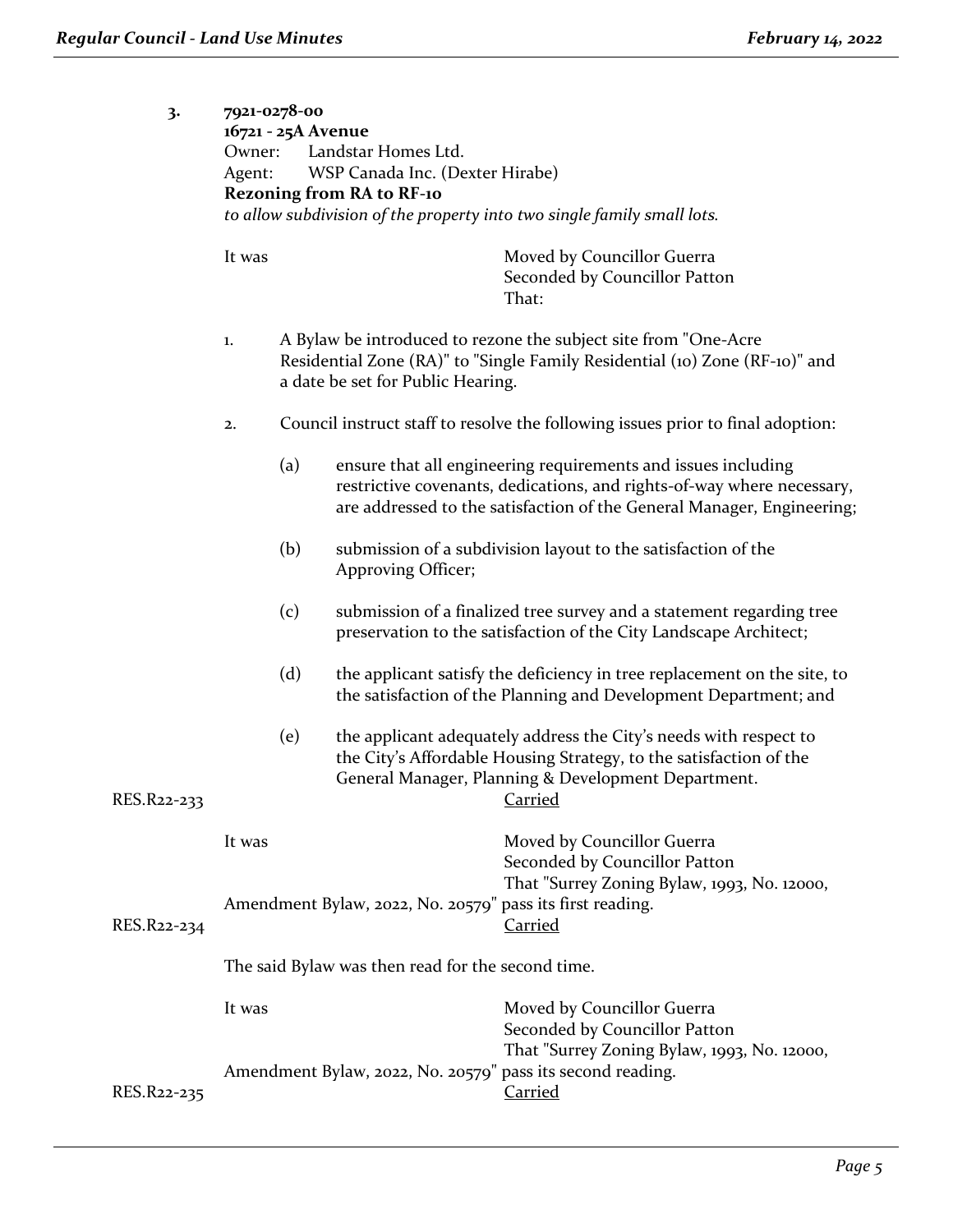It was then Moved by Councillor Guerra Seconded by Councillor Patton That the Public Hearing on "Surrey Zoning Bylaw, 1993, No. 12000, Amendment Bylaw, 2022, No. 20579" be held at City Hall on March 7, 2022, at 7:00 p.m.

RES.R22-236 Carried

**4. 7921-0009-00**

**6798 - 128A Street** Owners: J. Dhillon , R. Dhillon Agent: MVA Construction Ltd. (Vivesh Kochher) **Development Variance Permit**

*to reduce the front, side yard flanking and rear yard building setbacks in order to permit the construction of a new single family dwelling.*

It was **Moved by Councillor Guerra** Seconded by Councillor Patton That:

- 1. Council approve Development Variance Permit No. 7921-0009-00, varying the following, to proceed to Public Notification:
	- (a) to reduce the minimum front yard setback of the "Single Family Residential Gross Density Zone (RF-G)" for a principal building from 7.5 metres to 3.9 metres;
	- (b) to reduce the minimum side yard flanking setback of the "Single Family Residential Gross Density Zone (RF-G)" for a principal building from 3.6 metres to 1.6 metres; and
- (c) to reduce the minimum rear yard setback of the "Single Family Residential Gross Density Zone (RF-G)" for a principal building from 7.5 metres to 2.5 metres. RES.R22-237 Carried

**5. 7921-0123-00**

**6880 – 184 Street** Owners: S. Kaila, S. Kaila Agent: Mainland Engineering Design Corporation (Rajeev Mangla) **Rezoning from RF to RF-SD** *to permit the subdivision into four semi-detached residential lots.* 

It was Moved by Councillor Guerra Seconded by Councillor Patton That:

1. A Bylaw be introduced to rezone the subject site from "Single Family Residential Zone (RF)" to "Semi-Detached Residential Zone (RF-SD)" and a date be set for Public Hearing.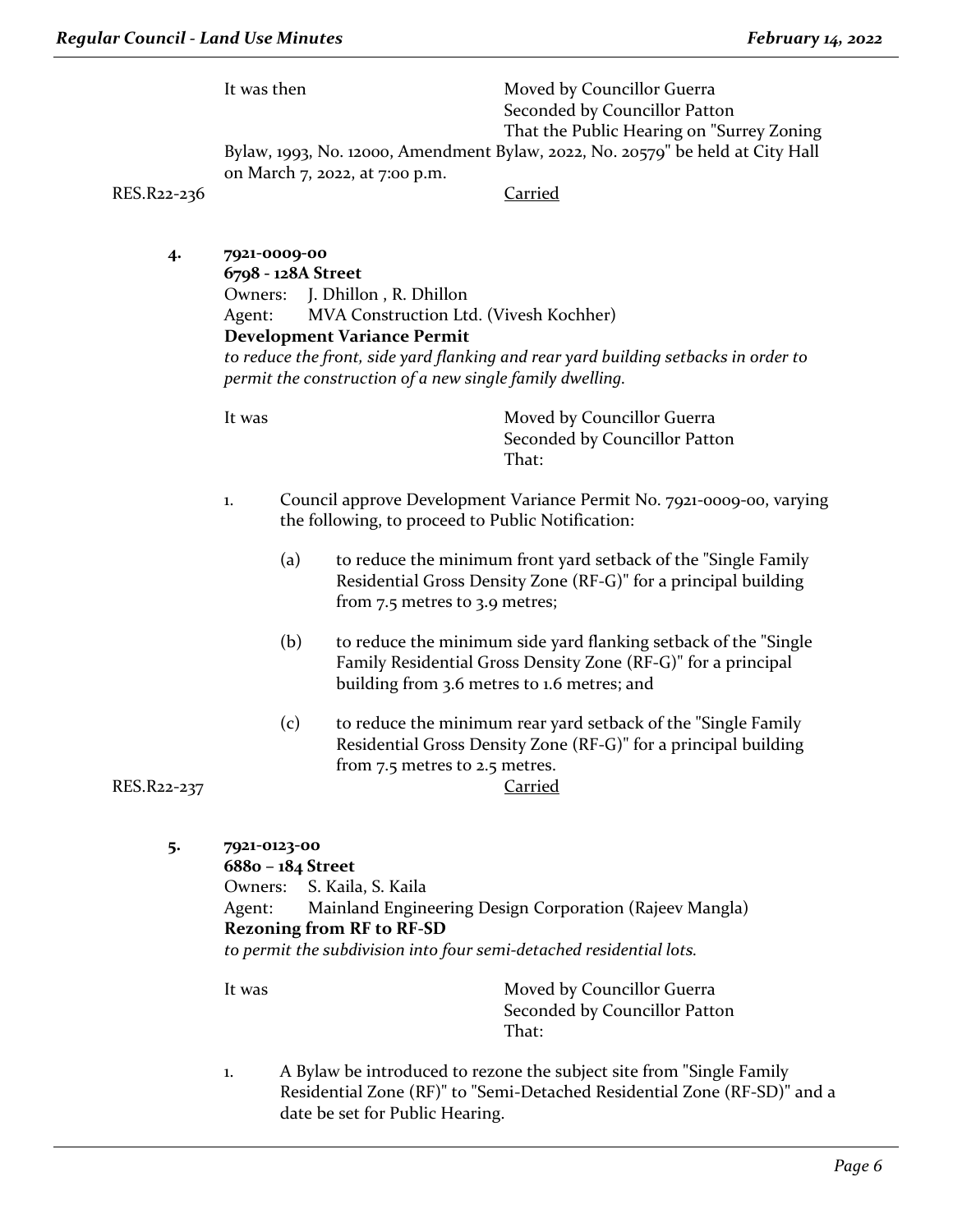|             | 2.                                                |                                                            |                                                           | Council instruct staff to resolve the following issues prior to final adoption:                                                                                                                                                                                                                                                                                  |  |
|-------------|---------------------------------------------------|------------------------------------------------------------|-----------------------------------------------------------|------------------------------------------------------------------------------------------------------------------------------------------------------------------------------------------------------------------------------------------------------------------------------------------------------------------------------------------------------------------|--|
|             |                                                   | (a)                                                        |                                                           | ensure that all engineering requirements and issues including<br>restrictive covenants, dedications, and rights-of-way where necessary,<br>are addressed to the satisfaction of the General Manager, Engineering;                                                                                                                                                |  |
|             |                                                   | (b)                                                        | the Approving Officer;                                    | submission of a finalized subdivision layout to the satisfaction of                                                                                                                                                                                                                                                                                              |  |
|             |                                                   | (c)                                                        |                                                           | submission of a finalized tree survey and a statement regarding tree<br>preservation to the satisfaction of the City Landscape Architect;                                                                                                                                                                                                                        |  |
|             |                                                   | (d)                                                        |                                                           | the applicant adequately address the City's needs with respect to<br>the City's Affordable Housing Strategy, to the satisfaction of the<br>General Manager, Planning & Development Services;                                                                                                                                                                     |  |
|             |                                                   | (e)                                                        |                                                           | demolition of existing buildings and structures to the satisfaction of<br>the Planning and Development Department; and                                                                                                                                                                                                                                           |  |
|             |                                                   | (f)                                                        | maintenance.                                              | registration of a Section 219 Restrictive Covenant on proposed Lots 1 to<br>4 for structural independence, "no build" until registered professional<br>approval and certification in accordance with the British Columbia<br>Building Code, maintenance of exterior finishes and drainage, and<br>party wall agreements and corresponding easements for building |  |
| RES.R22-238 |                                                   |                                                            |                                                           | <b>Carried</b>                                                                                                                                                                                                                                                                                                                                                   |  |
| RES.R22-239 | It was                                            |                                                            | Amendment Bylaw, 2022, No. 20580" pass its first reading. | Moved by Councillor Guerra<br>Seconded by Councillor Patton<br>That "Surrey Zoning Bylaw, 1993, No. 12000,<br><b>Carried</b>                                                                                                                                                                                                                                     |  |
|             | The said Bylaw was then read for the second time. |                                                            |                                                           |                                                                                                                                                                                                                                                                                                                                                                  |  |
|             | It was                                            |                                                            |                                                           | Moved by Councillor Guerra<br>Seconded by Councillor Patton<br>That "Surrey Zoning Bylaw, 1993, No. 12000,                                                                                                                                                                                                                                                       |  |
| RES.R22-240 |                                                   | Amendment Bylaw, 2022, No. 20580" pass its second reading. |                                                           | <b>Carried</b>                                                                                                                                                                                                                                                                                                                                                   |  |
|             | It was then                                       |                                                            |                                                           | Moved by Councillor Guerra<br>Seconded by Councillor Patton<br>That the Public Hearing on "Surrey Zoning                                                                                                                                                                                                                                                         |  |
|             |                                                   |                                                            | on March 7, 2022, at 7:00 p.m.                            | Bylaw, 1993, No. 12000, Amendment Bylaw, 2022, No. 20580" be held at City Hall                                                                                                                                                                                                                                                                                   |  |
| RES.R22-241 |                                                   |                                                            |                                                           | <b>Carried</b>                                                                                                                                                                                                                                                                                                                                                   |  |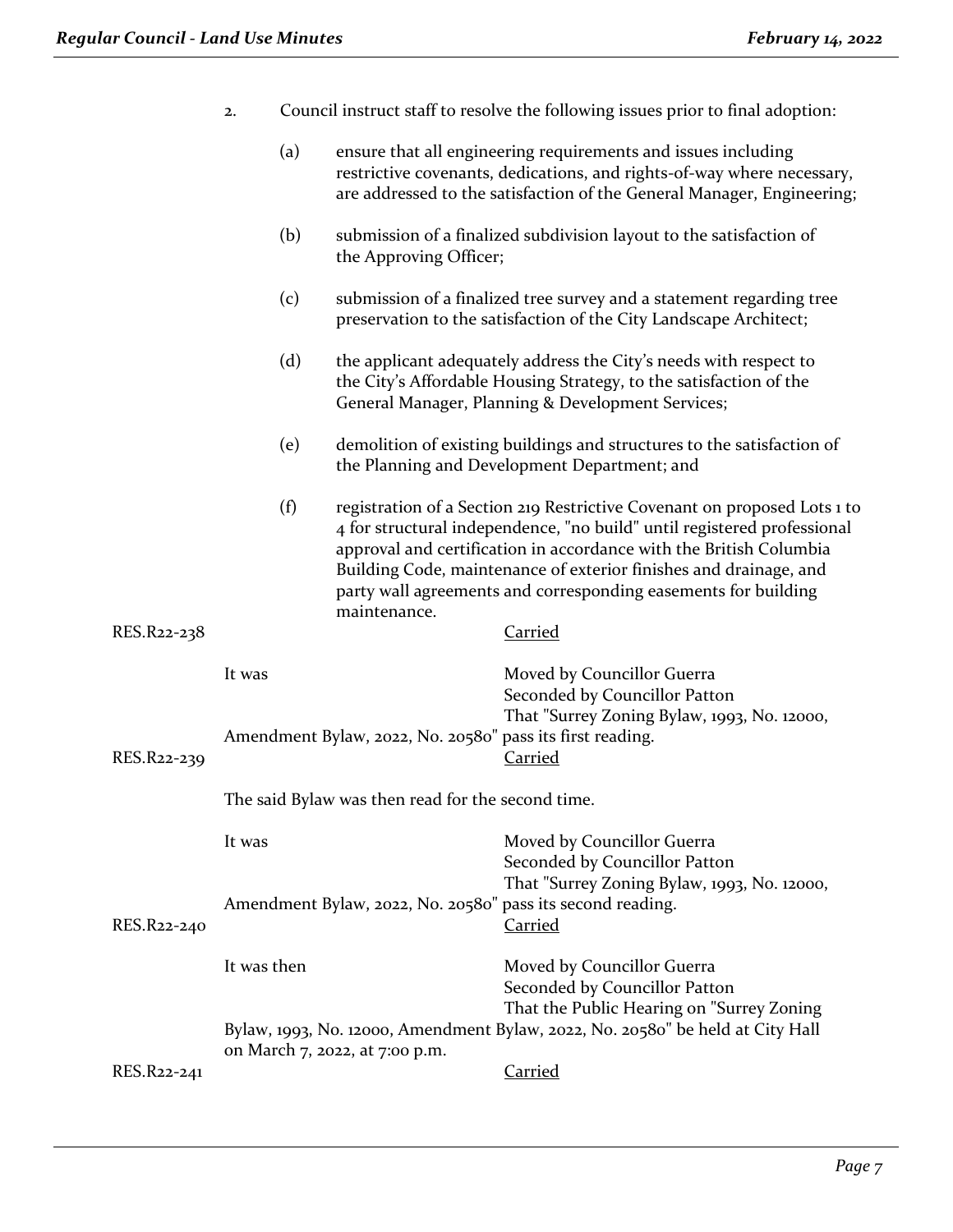| 6.          | Owner:<br>Agent: | 7921-0215-00<br>13890 - 92 Avenue<br>R. Batth<br>K. Singh<br><b>Development Variance Permit</b><br>to reduce setbacks for a proposed single-family dwelling on a lot located along an<br>arterial road (92 Avenue).<br>Moved by Councillor Guerra<br>Seconded by Councillor Patton<br>That: |                                                                                                                                                                                      |  |
|-------------|------------------|---------------------------------------------------------------------------------------------------------------------------------------------------------------------------------------------------------------------------------------------------------------------------------------------|--------------------------------------------------------------------------------------------------------------------------------------------------------------------------------------|--|
|             | It was           |                                                                                                                                                                                                                                                                                             |                                                                                                                                                                                      |  |
|             | 1.               |                                                                                                                                                                                                                                                                                             | Council approve Development Variance Permit No. 7921-0215-00, varying<br>the following, to proceed to Public Notification:                                                           |  |
|             |                  | (a)                                                                                                                                                                                                                                                                                         | to reduce the minimum front (north) yard setback of the RF Zone<br>from 7.5 metres to 6.1 metres to the foundation of the front deck;                                                |  |
|             |                  | (b)                                                                                                                                                                                                                                                                                         | to reduce the minimum front (north) yard setback of the RF Zone<br>from 7.5 metres to 6.2 metres to the principal building face;                                                     |  |
|             |                  | (c)                                                                                                                                                                                                                                                                                         | to reduce the minimum rear (south) yard setback of the RF Zone<br>from 7.5 metres to 6.1 metres to the principal building face;                                                      |  |
|             |                  | (d)                                                                                                                                                                                                                                                                                         | to reduce the minimum (west) side yard setback of the RF Zone<br>from 1.8 metres to 1.5 metres to the principal building face; and                                                   |  |
|             |                  | (e)                                                                                                                                                                                                                                                                                         | to reduce the minimum (east) side yard on flanking street setback<br>of the RF zone from 3.6 metres to 3.4 metres to the principal<br>building face.                                 |  |
|             | 2.               |                                                                                                                                                                                                                                                                                             | Council instruct staff to resolve the following issue prior to final approval:                                                                                                       |  |
| RES.R22-242 |                  | (a)                                                                                                                                                                                                                                                                                         | Department of Fisheries and Oceans Canada Request for Review<br>may be applicable. Confirmation from the applicant's Qualified<br>Environmental Professional is required.<br>Carried |  |
| 7.          | 7921-0218-00     |                                                                                                                                                                                                                                                                                             | 3877 - 184 Street (3899 - 184 Street)<br>Owners: I Haver M Haver                                                                                                                     |  |

Owners: J. Hayer, M. Hayer Agent: M. Hayer **Development Permit Non-adhering residential use under Section 20.1 of the ALC Act Placement of fill in the ALR under Section 20.3(5) of the ALC Act** *to permit the development of a single family dwelling that exceeds 500 square metres in total floor area within the Agricultural Land Reserve, and to approve fill that has already been imported onto the site.*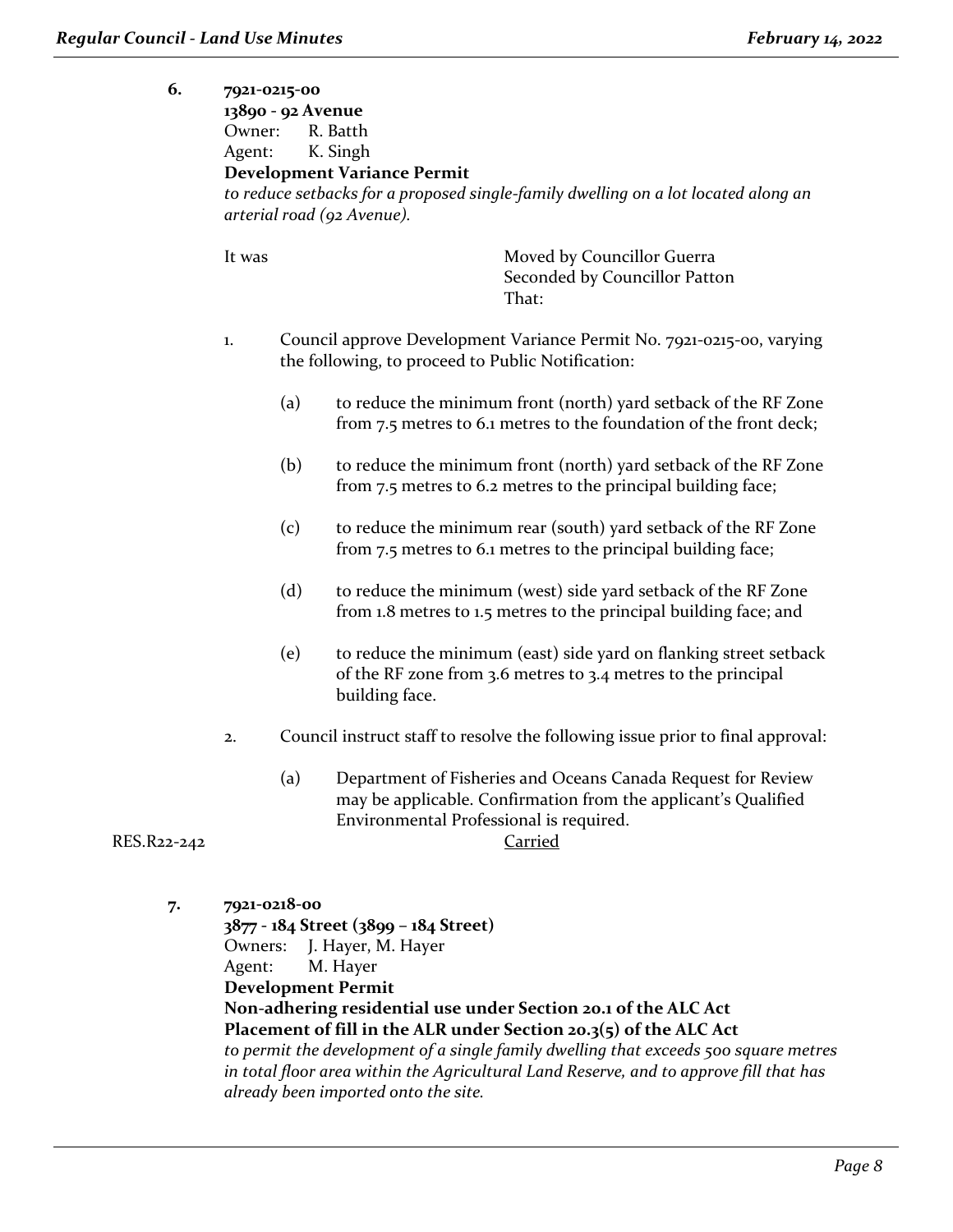It was Moved by Councillor Guerra Seconded by Councillor Patton That:

- 1. Council authorize referral of the application to the Agricultural Land Commission (ALC) for consideration of approval.
- 2. Council authorize staff to draft Development Permit No. 7921-0218-00 for Sensitive Ecosystems (Streamside Areas) generally in accordance with the finalized Ecosystem Development Plan.
- 3. Council instruct staff to resolve the following issues prior to final approval (should the non-adhering residential use and excess fill be approved by the ALC):
	- (a) submission of a finalized landscaping plan and landscaping cost estimate to the specifications and satisfaction of the Planning and Development Department;
	- (b) submission of a finalized Ecosystem Development Plan to the satisfaction of City staff;
	- (c) registration of a combined Statutory Right-of-Way / Section 219 Restrictive Covenant for the Class A/O watercourse along the west side of 184 Street and its streamside setbacks; and
	- (d) registration of an Environmental Restrictive Covenant for riparian protection along the north property line.

RES.R22-243 Carried

**8. 7921-0171-00**

# **9873 King George Boulevard**

Owner: Holland Parkside Holdings Ltd.

Agent: ZGF Architects Inc. (Patrick Cotter)

# **Development Permit**

*to permit the development of Phase 2 of a mixed-use project, with two high-rise residential towers (34 and 39 storeys) and ground-oriented townhouse units consisting of approximately 763 dwelling units.*

It was **Moved by Councillor Guerra** Seconded by Councillor Patton That:

- 1. Council authorize staff to draft Development Permit No. 7921-0171-00 generally in accordance with the attached drawings (Appendix I)**.**
- 2. Council instruct staff to resolve the following issues prior to final approval:
	- (a) ensure that all engineering requirements and issues including restrictive covenants, dedications, and rights-of-way where necessary, are addressed to the satisfaction of the General Manager, Engineering;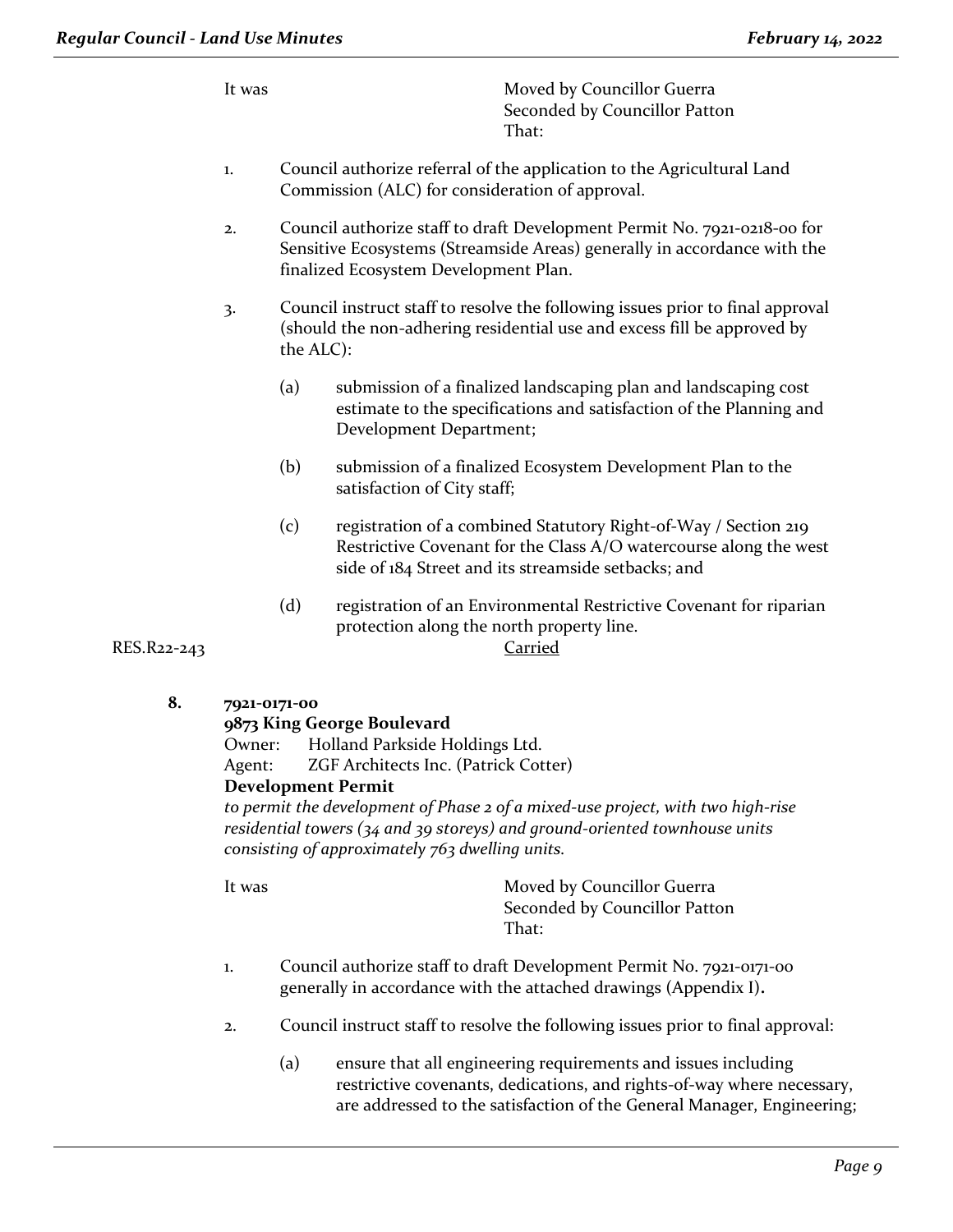|             | (b)                                                    | resolution of all urban design issues to the satisfaction of the<br>Planning and Development Department;                                                                                         |  |
|-------------|--------------------------------------------------------|--------------------------------------------------------------------------------------------------------------------------------------------------------------------------------------------------|--|
|             | (c)                                                    | submission of a finalized landscaping plan and landscaping cost<br>estimate to the specifications and satisfaction of the Planning and<br>Development Department; and                            |  |
| RES.R22-244 | (d)                                                    | submission of a finalized tree survey and a statement regarding tree<br>preservation to the satisfaction of the City Landscape Architect.<br><b>Carried</b>                                      |  |
| 9.          | 7921-0326-00<br>7844 - 126A Street<br>Owner:<br>Agent: | G. Bal, S. Bal<br>G. Bal<br><b>Rezoning from RF-G to RF</b><br>to permit the development of a new single-family dwelling.                                                                        |  |
|             | It was                                                 | Moved by Councillor Guerra<br>Seconded by Councillor Patton<br>That:                                                                                                                             |  |
|             | 1.                                                     | A Bylaw be introduced to rezone the subject site from "Single Family<br>Residential Gross Density Zone (RF-G)" to "Single Family Residential<br>Zone (RF)" and a date be set for Public Hearing. |  |
|             | 2.                                                     | Council instruct staff to resolve the following issue prior to final approval:                                                                                                                   |  |
| RES.R22-245 | (a)                                                    | ensure that all engineering requirements and issues are addressed<br>to the satisfaction of the General Manager, Engineering.<br><u>Carried</u>                                                  |  |
|             | It was                                                 | Moved by Councillor Guerra<br>Seconded by Councillor Patton                                                                                                                                      |  |
| RES.R22-246 |                                                        | That "Surrey Zoning Bylaw, 1993, No. 12000,<br>Amendment Bylaw, 2022, No. 20581 pass its first reading.<br><b>Carried</b>                                                                        |  |
|             |                                                        | The said Bylaw was then read for the second time.                                                                                                                                                |  |
|             | It was                                                 | Moved by Councillor Guerra<br>Seconded by Councillor Patton<br>That "Surrey Zoning Bylaw, 1993, No. 12000,                                                                                       |  |
| RES.R22-247 |                                                        | Amendment Bylaw, 2022, No. 20581 pass its second reading.<br><b>Carried</b>                                                                                                                      |  |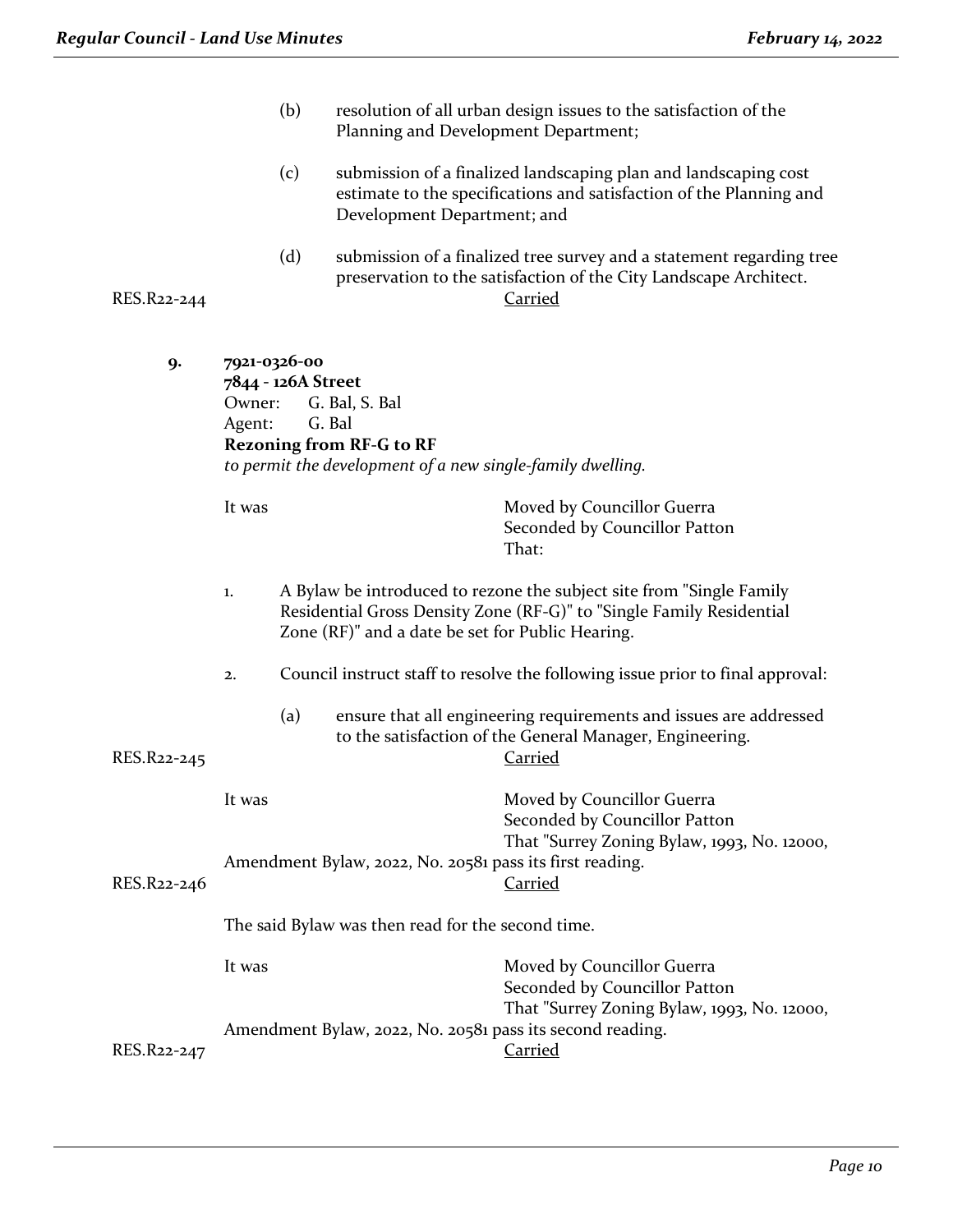It was then Moved by Councillor Guerra Seconded by Councillor Patton That the Public Hearing on "Surrey Zoning Bylaw, 1993, No. 12000, Amendment Bylaw, 2022, No. 20581 be held at City Hall on March 7, 2022, at 7:00 p.m.

RES.R22-248 Carried

**10. 7920-0125-00 8727 and 8729 - 162 Street**

Owner: Khalis Properties Ltd., City of Surrey Agent: Flat Architecture Inc. (Rajinder Warraich) **Rezoning from RA to RM-30 Development Permit / Development Variance Permit** *to permit the development of 6 townhouse units.* 

It was **Moved by Councillor Guerra** Seconded by Councillor Patton That:

- 1. A Bylaw be introduced to rezone a portion of the subject site  $(8727 162$  Street) from "One-Acre Residential Zone (RA)" to "Multiple Residential 30 Zone (RM 30) and a date be set for Public Hearing.
- 2. Council authorize staff to draft Development Permit No. 7920-0125-00 generally in accordance with attached drawings (Appendix I).
- 3. Council approve Development Variance Permit No. 7920-0125-00, varying the following, to proceed to Public Notification:
	- (a) to reduce the minimum side (north) yard setback of the RM-30 Zone from 6.0 metres to 5.8 metres to the principal building face; and
	- (b) to reduce the minimum rear (west) yard setback of the RM-30 Zone from 6.0 metres to 2.8 metres to the principal building face.
- 4. Council instruct staff to resolve the following issues prior to final adoption:
	- (a) ensure that all engineering requirements and issues including restrictive covenants, dedications, and rights-of-way where necessary, are addressed to the satisfaction of the General Manager, Engineering;
	- (b) submission of a subdivision plan to the satisfaction of the Approving Officer;
	- (c) acquisition of 8729 162 Street from the City;
	- (d) demolition of existing buildings and structures to the satisfaction of the Planning and Development Department;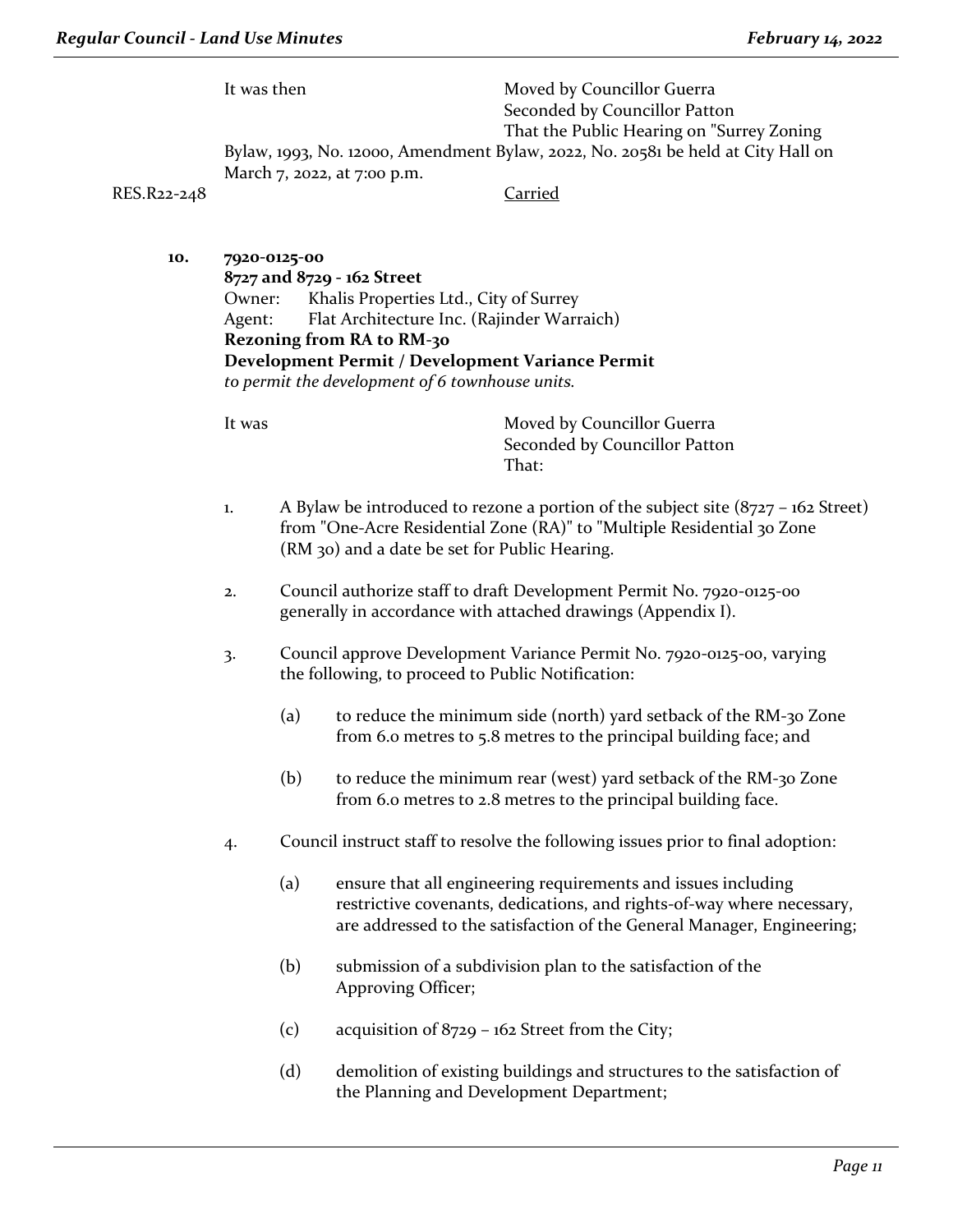- (e) resolution of all urban design issues to the satisfaction of the Planning and Development Department;
- (f) submission of a finalized landscaping plan and landscaping cost estimate to the specifications and satisfaction of the Planning and Development Department;
- (g) submission of a finalized tree survey and a statement regarding tree preservation to the satisfaction of the City Landscape Architect;
- (h) the applicant satisfy the deficiency in tree replacement on the site, to the satisfaction of the Planning and Development Department;
- (i) registration of a right-of-way for public rights-of-passage for the area between the building face and the street edges;
- (j) registration of a Section 219 Restrictive Covenant to specifically identify the allowable tandem parking arrangement and to prohibit the conversion of the tandem parking spaces into livable space;
- (k) registration of a Section 219 Restrictive Covenant to adequately address the City's needs with respect to public art, to the satisfaction of the General Manager, Parks, Recreation and Culture and with respect to the City's Affordable Housing Strategy and Tier 1 Capital Project CACs, to the satisfaction of the General Manager, Planning and Development Services;
- (l) the applicant provide cash-in-lieu of indoor amenity space in accordance with City policy;
- (m) discharge of the Section 219 Restrictive Covenant for 'No Build' at 8729 – 162 Street; and
- (n) final approval of proposed outdoor amenity improvements, with further feedback from the neighbouring strata council.

#### RES.R22-249 Carried

| It was                                                    | Moved by Councillor Guerra                  |
|-----------------------------------------------------------|---------------------------------------------|
|                                                           | Seconded by Councillor Patton               |
|                                                           | That "Surrey Zoning Bylaw, 1993, No. 12000, |
| Amendment Bylaw, 2022, No. 20582" pass its first reading. |                                             |
|                                                           | Carried                                     |
|                                                           |                                             |

The said Bylaw was then read for the second time.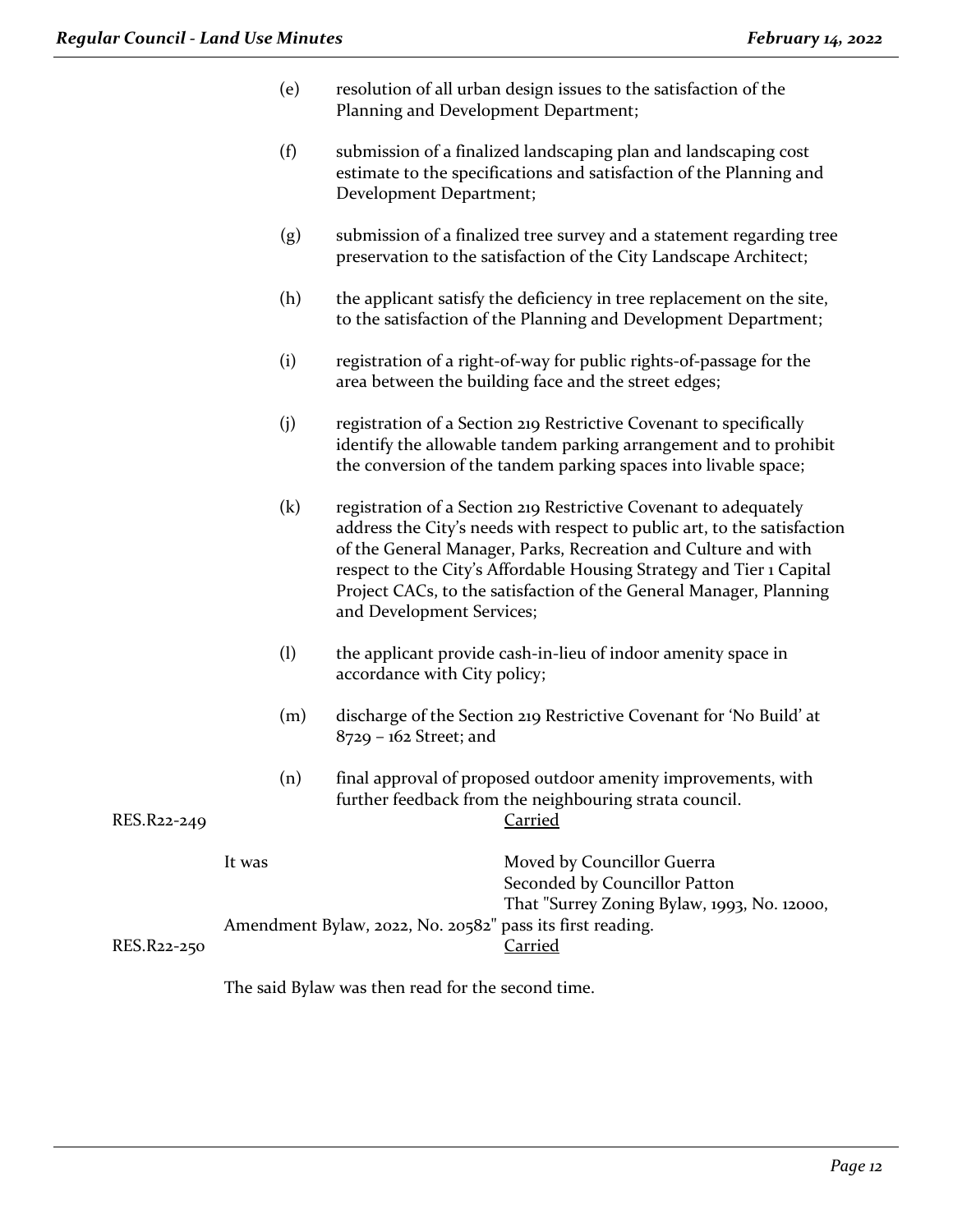|             | It was           |                                     |                                                                                                                                                                               | Moved by Councillor Guerra<br>Seconded by Councillor Patton<br>That "Surrey Zoning Bylaw, 1993, No. 12000,                                                                                                   |
|-------------|------------------|-------------------------------------|-------------------------------------------------------------------------------------------------------------------------------------------------------------------------------|--------------------------------------------------------------------------------------------------------------------------------------------------------------------------------------------------------------|
| RES.R22-251 |                  |                                     |                                                                                                                                                                               | Amendment Bylaw, 2022, No. 20582" pass its second reading.<br><b>Carried</b>                                                                                                                                 |
|             | It was then      |                                     |                                                                                                                                                                               | Moved by Councillor Guerra<br>Seconded by Councillor Patton<br>That the Public Hearing on "Surrey Zoning                                                                                                     |
|             |                  |                                     | on March 7, 2022, at 7:00 p.m.                                                                                                                                                | Bylaw, 1993, No. 12000, Amendment Bylaw, 2022, No. 20582" be held at City Hall                                                                                                                               |
| RES.R22-252 |                  |                                     |                                                                                                                                                                               | <b>Carried</b>                                                                                                                                                                                               |
| 11.         | Owner:<br>Agent: | 7921-0173-00<br>11598 - 132A Street | CDT Holdings Ltd.<br>CTA Design Group (John Kristianson)<br>Development Permit / Development Variance Permit<br>to permit the expansion of a forest product storage facility. |                                                                                                                                                                                                              |
|             | It was           |                                     |                                                                                                                                                                               | Moved by Councillor Guerra<br>Seconded by Councillor Patton<br>That:                                                                                                                                         |
|             | 1.               |                                     |                                                                                                                                                                               | Council authorize staff to draft Development Permit No. 7921-0173-00<br>generally in accordance with the attached drawings (Appendix I) and<br>finalized Ecosystem Development Plan and Geotechnical Report. |
|             | 2.               |                                     | the following, to proceed to Public Notification:                                                                                                                             | Council approve Development Variance Permit No. 7921-0173-00, varying                                                                                                                                        |
|             |                  | (a)                                 |                                                                                                                                                                               | to reduce the minimum front (west) yard setback of the IL Zone<br>from 7.5 metres to 5.5 metres to the principal building face; and                                                                          |
|             |                  | (b)                                 |                                                                                                                                                                               | to reduce the required parking from 14 spaces to 12 spaces.                                                                                                                                                  |
|             | 3.               |                                     |                                                                                                                                                                               | Council instruct staff to resolve the following issues prior to final approval:                                                                                                                              |
|             |                  | (a)                                 | Engineering;                                                                                                                                                                  | ensure that all engineering requirements and issues including<br>restrictive covenants, dedications, and rights-of-way where<br>necessary, are addressed to the satisfaction of the General Manager,         |
|             |                  | (b)                                 | Planning and Development Department;                                                                                                                                          | resolution of all urban design issues to the satisfaction of the                                                                                                                                             |
|             |                  | (c)                                 | Development Department;                                                                                                                                                       | submission of a finalized landscaping plan and landscaping cost<br>estimate to the specifications and satisfaction of the Planning and                                                                       |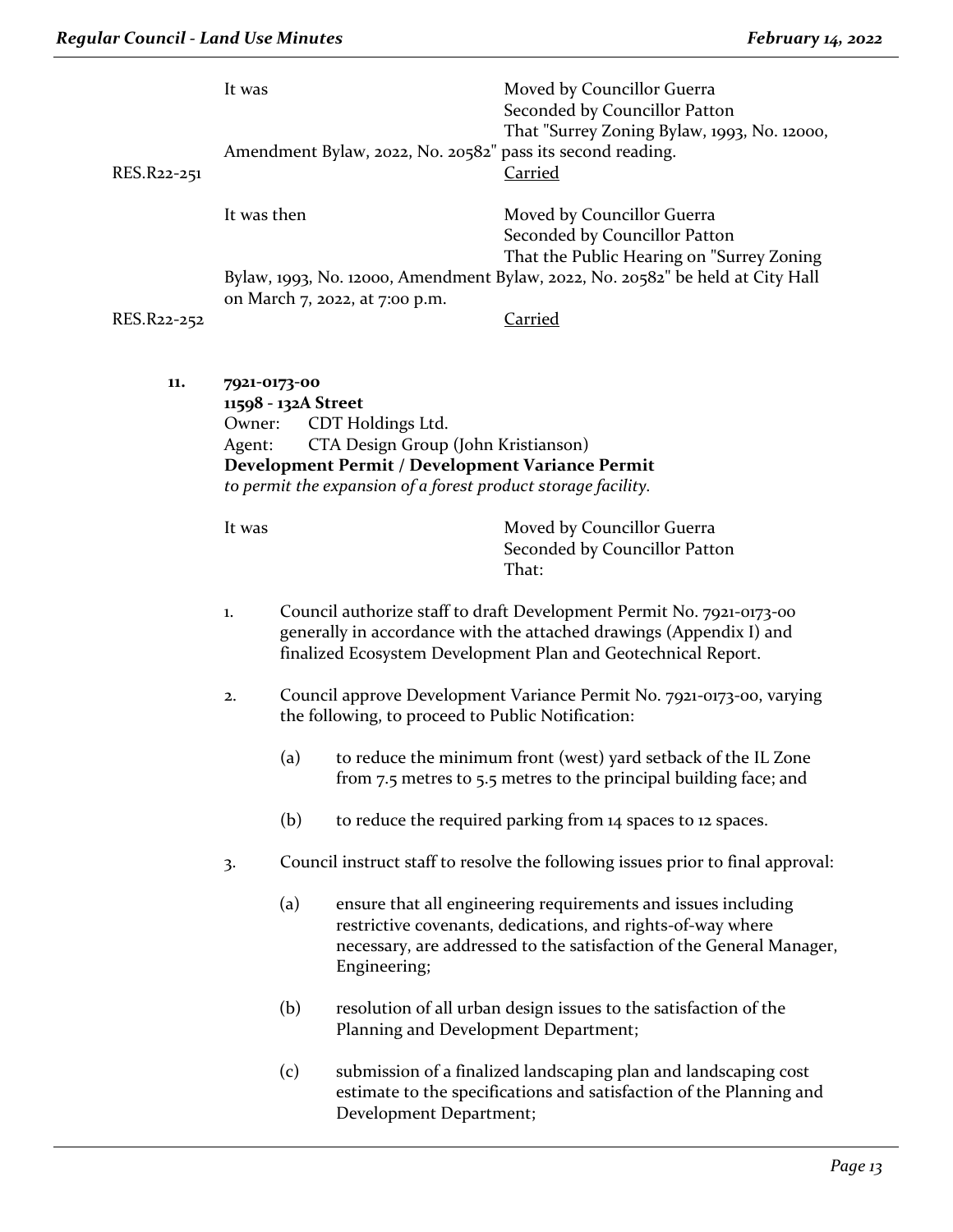- (d) submission of a finalized tree survey and a statement regarding tree preservation to the satisfaction of the City Landscape Architect;
- (e) submission of a finalized Ecosystem Development Plan and Impact Mitigation Plan to the satisfaction of City staff;
- (f) submission of a finalized Geotechnical Report to the satisfaction of City staff;
- (g) demolition of existing buildings and structures to the satisfaction of the Planning and Development Department;
- (h) removal of unauthorized structures, and submission of bonding to ensure removal of the eastern portion of the existing building currently within the 9-metre-wide drainage right-of-way for Bolivar Creek; and
- (i) registration of a Section 219 Restrictive Covenant to restrict habitable floor area below the Flood Construction Level and to inform current and future owners that the subject property is located within a floodplain area and that any buildings or structures constructed upon the lot may be damaged by flooding or erosion.

RES.R22-253 Carried

| 12. | 7917-0301-00<br>16483 and 16487 - 89 Avenue |                          |  |  |  |
|-----|---------------------------------------------|--------------------------|--|--|--|
|     |                                             | Owner: 1283653 B.C. Ltd. |  |  |  |

Director Information: Anju Bala Batta No Officer Information Filed. Agent: Hub Engineering Inc. (Mike Kompter) **OCP Amendment from Suburban and Agricultural to Urban**

#### **Rezoning from A-1 to CD Development Permit**

*to permit the development of 117 townhouse units and the conveyance of the riparian protection area to the City.*

This report is being forwarded to Council in advance of a full application review as the application involves a significant decision regarding driveway access, and it was not considered practical to undertake all of the work associated with refining and detailing the proposal until it is determined if Council is prepared to consider the current application as proposed.

The applicant has requested that the item be deferred in order to allow additional time to respond to the various design-related aspects of the application.

This item was withdrawn for consideration.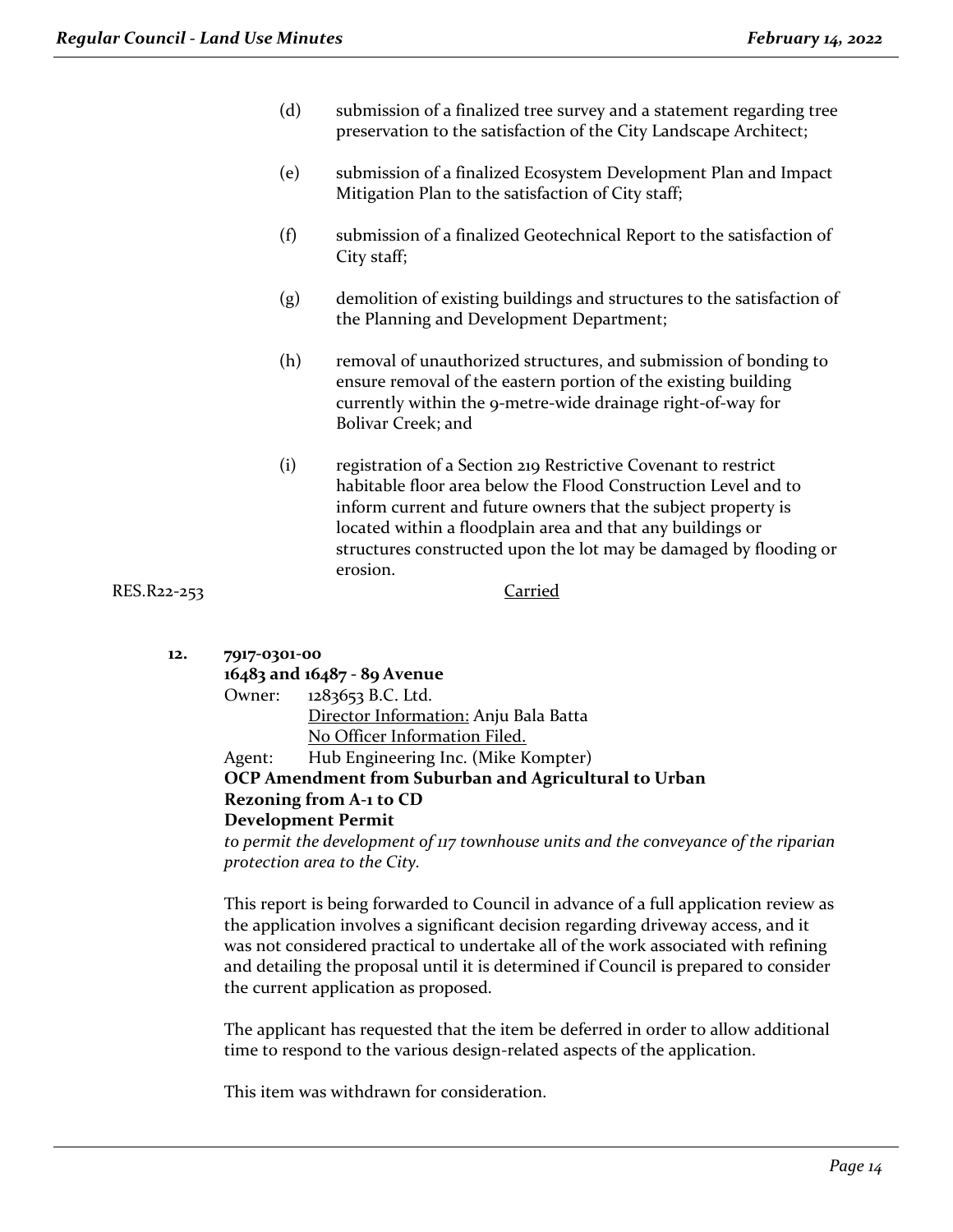#### **13. 7921-0217-00**

**9936 - 119A Street** Owners: C. Gakhal, M. Gakhal, S. Gakhal Agent: Weaver Technical (Arin Yeomans-Routledge) **Development Variance Permit** *to reduce the minimum streamside setback to accommodate a new single-family dwelling on the lot.* 

It was Moved by Councillor Guerra

Seconded by Councillor Patton

That Council approve Development Variance

Permit No. 7921-0217-00 (Appendix II), to reduce the minimum setback distance from the top of bank for a Class A natural stream from 15 metres to 12.29 metres, to proceed to Public Notification.

RES.R22-254 Carried

# **C. ADDITIONAL PLANNING COMMENTS**

This section had no items to consider.

### **D. ITEMS REFERRED BACK**

This section had no items to consider.

#### **E. CORPORATE REPORTS**

This section had no items to consider.

# **F. CORRESPONDENCE**

This section had no items to consider.

# **G. NOTICE OF MOTION**

This section had no items to consider.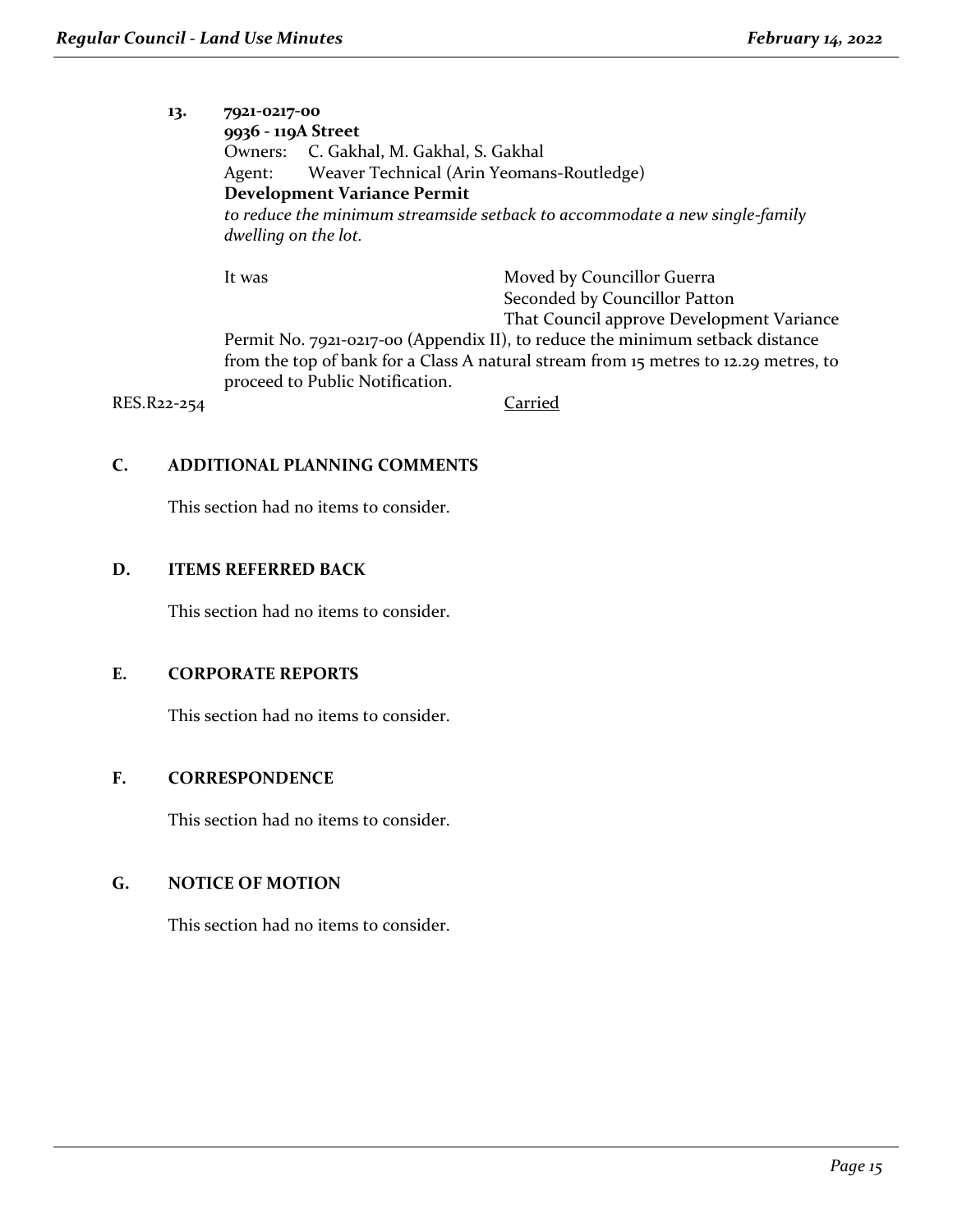#### **H. BYLAWS AND PERMITS**

# **BYLAWS**

| 1.          |                                                                                                                                                                                                                                                                  | "Surrey Zoning Bylaw, 1993, No. 12000, Amendment Bylaw, 2021, No. 20320" |  |  |  |  |
|-------------|------------------------------------------------------------------------------------------------------------------------------------------------------------------------------------------------------------------------------------------------------------------|--------------------------------------------------------------------------|--|--|--|--|
|             | 7919-0157-00                                                                                                                                                                                                                                                     |                                                                          |  |  |  |  |
|             | <b>Owner: Surrey Christian School Society</b>                                                                                                                                                                                                                    |                                                                          |  |  |  |  |
|             | Agent: Field & Marten Associates Ltd. (Gary Mazur)                                                                                                                                                                                                               |                                                                          |  |  |  |  |
|             | RA to PA-2 – 8888, 8920, 8930, and 8944 - $162$ Street – to rezone a portion of the site, to<br>permit the consolidation into one lot, and to permit site improvements for the Surrey<br>Christian School including an addition to the existing school building. |                                                                          |  |  |  |  |
|             | Council direction received April 12, 2021                                                                                                                                                                                                                        |                                                                          |  |  |  |  |
|             | It was                                                                                                                                                                                                                                                           | Moved by Councillor Guerra                                               |  |  |  |  |
|             |                                                                                                                                                                                                                                                                  | Seconded by Councillor Patton                                            |  |  |  |  |
|             |                                                                                                                                                                                                                                                                  | That "Surrey Zoning Bylaw, 1993, No. 12000,                              |  |  |  |  |
|             |                                                                                                                                                                                                                                                                  | Amendment Bylaw, 2021, No. 20320" be finally adopted.                    |  |  |  |  |
| RES.R22-255 |                                                                                                                                                                                                                                                                  | Carried                                                                  |  |  |  |  |
|             |                                                                                                                                                                                                                                                                  |                                                                          |  |  |  |  |

#### **BYLAWS WITH PERMITS**

| 2.          | "Surrey Zoning Bylaw, 1993, No. 12000, Amendment Bylaw, 2021, No. 20330"<br>7918-0410-00<br>Owner: G. Sandhu<br>Agent: Westride Engineering & Consulting Ltd. (Dave Kajal)<br>RF to RF-10 - 6913 - 144 Street - to subdivide the site into two single family lots.<br>Council direction received April 26, 2021 |                                                                                                                  |  |  |  |
|-------------|-----------------------------------------------------------------------------------------------------------------------------------------------------------------------------------------------------------------------------------------------------------------------------------------------------------------|------------------------------------------------------------------------------------------------------------------|--|--|--|
| RES.R22-256 | Moved by Councillor Guerra<br>It was<br>Seconded by Councillor Patton<br>That "Surrey Zoning Bylaw, 1993, No. 12000,<br>Amendment Bylaw, 2021, No. 20330" be finally adopted.<br>Carried                                                                                                                        |                                                                                                                  |  |  |  |
|             | Development Variance Permit No. 7918-0410-00<br>6913 - 144 Street - to reduce the minimum setback distance from the top-of-bank<br>for a Natural Class B yellow-coded stream from 15 metres to 10 metres.<br>Council supported May 10, 2021                                                                     |                                                                                                                  |  |  |  |
| RES.R22-257 | It was<br>Development Variance Permit No. 7918-0410-00.                                                                                                                                                                                                                                                         | Moved by Councillor Guerra<br>Seconded by Councillor Patton<br>That Council authorize the issuance of<br>Carried |  |  |  |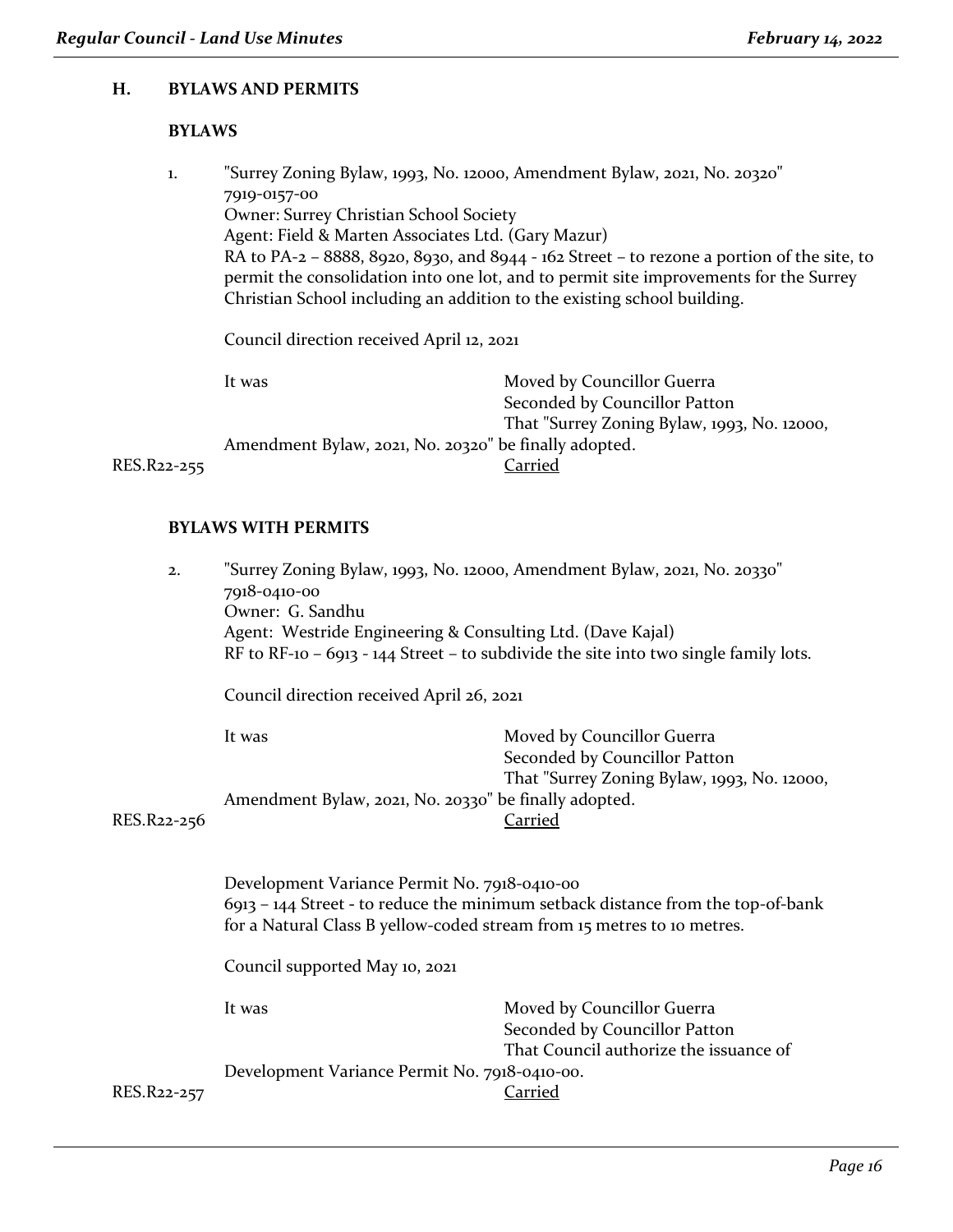|             | Development Permit No. 7918-0410-00<br>6913 – 144 Street – to issue a Development Permit for Sensitive Ecosystems<br>(Streamside Areas).                                                                                                                                                             |                                                                                                                              |  |
|-------------|------------------------------------------------------------------------------------------------------------------------------------------------------------------------------------------------------------------------------------------------------------------------------------------------------|------------------------------------------------------------------------------------------------------------------------------|--|
|             | Council authorized to draft April 26, 2021                                                                                                                                                                                                                                                           |                                                                                                                              |  |
|             | It was                                                                                                                                                                                                                                                                                               | Moved by Councillor Guerra<br>Seconded by Councillor Patton<br>That Council authorize the issuance of                        |  |
| RES.R22-258 | Development Permit No. 7918-0410-00.                                                                                                                                                                                                                                                                 | <u>Carried</u>                                                                                                               |  |
| 3.          | "Surrey Zoning Bylaw, 1993, No. 12000, Amendment Bylaw, 2021, No. 20466"<br>7921-0016-00<br>Owner: John Volken Foundation<br>Agent: John Volken Foundation (Bil Koonar)<br>CHI to CD - 6899 King George Boulevard - to permit the operation of a drug store<br>and medical clinic as accessory uses. |                                                                                                                              |  |
|             | Council direction received October 18, 2021                                                                                                                                                                                                                                                          |                                                                                                                              |  |
| RES.R22-259 | It was<br>Amendment Bylaw, 2021, No. 20466" be finally adopted.                                                                                                                                                                                                                                      | Moved by Councillor Guerra<br>Seconded by Councillor Patton<br>That "Surrey Zoning Bylaw, 1993, No. 12000,<br><b>Carried</b> |  |
|             | Development Variance Permit No. 7921-0016-00<br>6899 King George Boulevard - to defer the requirement for works and services as<br>outlined in the Subdivision and Development Bylaw No. 8830 for the proposed<br>rezoning application.                                                              |                                                                                                                              |  |
|             | Council supported November 8, 2021                                                                                                                                                                                                                                                                   |                                                                                                                              |  |
|             | It was                                                                                                                                                                                                                                                                                               | Moved by Councillor Guerra<br>Seconded by Councillor Patton<br>That Council authorize the issuance of                        |  |
|             | Development Variance Permit No. 7921-0016-00.                                                                                                                                                                                                                                                        |                                                                                                                              |  |
| RES.R22-260 |                                                                                                                                                                                                                                                                                                      | <b>Carried</b>                                                                                                               |  |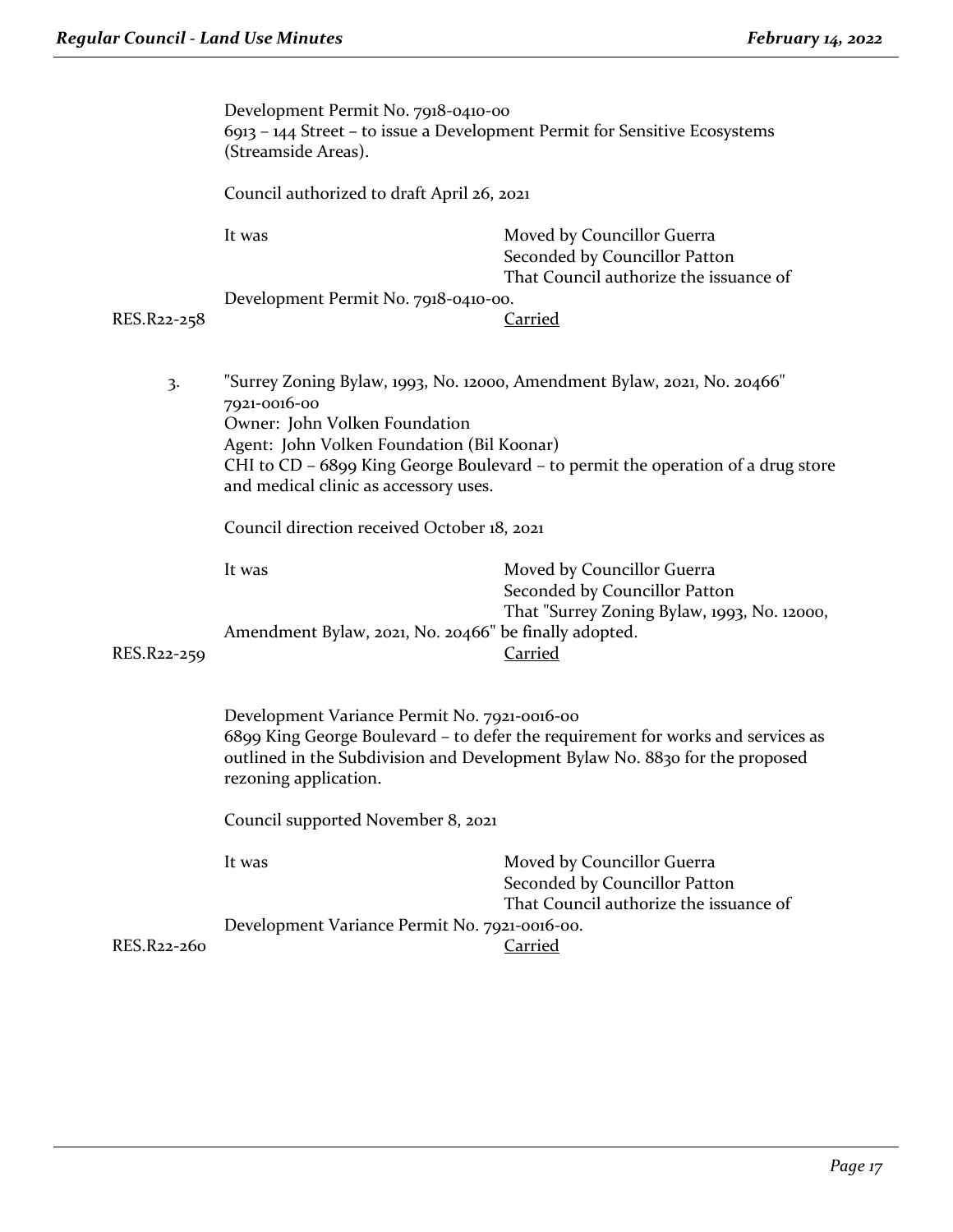| Council direction received February 8, 2021<br>It was<br>Moved by Councillor Guerra<br>Seconded by Councillor Patton<br>That "Surrey Zoning Bylaw, 1993, No. 12000,<br>Amendment Bylaw, 2021, No. 20276" be finally adopted.<br>RES.R22-261<br><b>Carried</b>         | "Surrey Zoning Bylaw, 1993, No. 12000, Amendment Bylaw, 2021, No. 20276"<br>$C$ -4 to $CD$ - 1421 King George Boulevard - to permit the development of a $778$ square metre |  |  |
|-----------------------------------------------------------------------------------------------------------------------------------------------------------------------------------------------------------------------------------------------------------------------|-----------------------------------------------------------------------------------------------------------------------------------------------------------------------------|--|--|
|                                                                                                                                                                                                                                                                       |                                                                                                                                                                             |  |  |
|                                                                                                                                                                                                                                                                       |                                                                                                                                                                             |  |  |
|                                                                                                                                                                                                                                                                       |                                                                                                                                                                             |  |  |
| Development Permit No. 7920-0091-00<br>and Character.                                                                                                                                                                                                                 | C-4 to CD - 1421 King George Boulevard – to issue a Development Permit for Form                                                                                             |  |  |
| Council authorized to draft February 8, 2021                                                                                                                                                                                                                          |                                                                                                                                                                             |  |  |
| Moved by Councillor Guerra<br>It was<br>Seconded by Councillor Patton<br>That Council authorize the issuance of                                                                                                                                                       |                                                                                                                                                                             |  |  |
| Development Permit No. 7920-0091-00.<br>RES.R22-262<br><b>Carried</b>                                                                                                                                                                                                 |                                                                                                                                                                             |  |  |
| "Surrey Zoning Bylaw, 1993, No. 12000, Amendment Bylaw, 2016, No. 18681"<br>5.<br>7914-0279-00<br>Owner: Park Royale Holdings Ltd.<br>Agent: CitiWest Consulting Ltd. (Roger Jawanda)<br>RF to CD - 2527 - 156 Street - to develop 6 ground-oriented townhouse units. |                                                                                                                                                                             |  |  |
| Note: Change of Ownership and Agent                                                                                                                                                                                                                                   |                                                                                                                                                                             |  |  |
| Council direction received March 7, 2016                                                                                                                                                                                                                              |                                                                                                                                                                             |  |  |
| It was<br>Moved by Councillor Guerra<br>Seconded by Councillor Patton<br>That Council amend the King George Highway                                                                                                                                                   |                                                                                                                                                                             |  |  |
| Corridor (LAP) from "Townhouse (15 upa max") to "Townhouse (25 upa max)".<br>Carried<br>RES.R22-263                                                                                                                                                                   |                                                                                                                                                                             |  |  |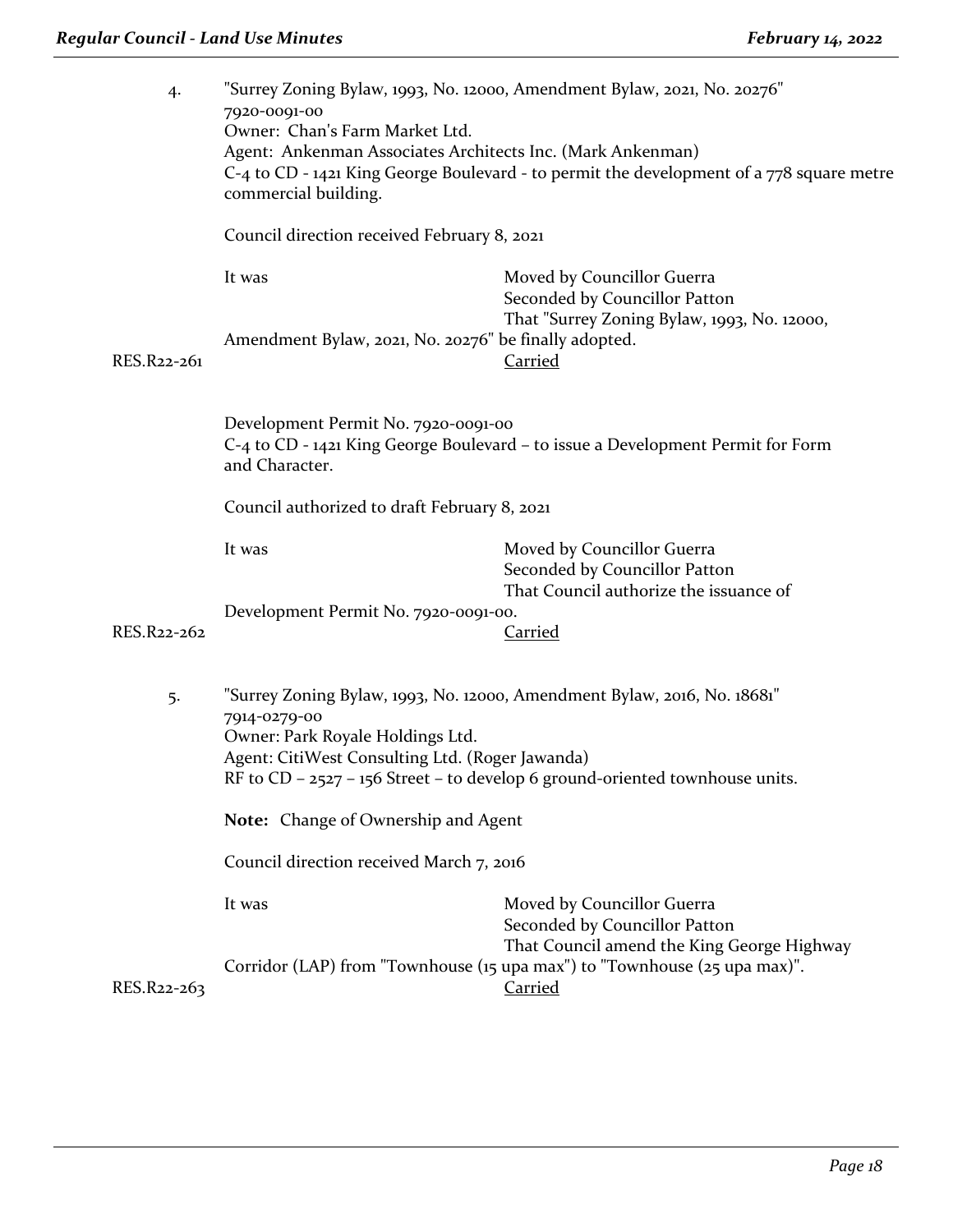| RES.R22-264                | It was<br>Amendment Bylaw, 2016, No. 18681" be finally adopted.                                          | Moved by Councillor Guerra<br>Seconded by Councillor Patton<br>That "Surrey Zoning Bylaw, 1993, No. 12000,<br><b>Carried</b> |
|----------------------------|----------------------------------------------------------------------------------------------------------|------------------------------------------------------------------------------------------------------------------------------|
|                            | Development Permit No. 7914-0279-00<br>2527 - 156 Street - to develop 6 ground-oriented townhouse units. |                                                                                                                              |
|                            | Council authorized to draft March 7, 2016                                                                |                                                                                                                              |
|                            | It was                                                                                                   | Moved by Councillor Guerra<br>Seconded by Councillor Patton<br>That Council authorize the issuance of                        |
|                            | Development Permit No. 7914-0279-00.                                                                     |                                                                                                                              |
| RES.R22-265                |                                                                                                          | Carried                                                                                                                      |
| <b>PERMITS - APPROVALS</b> |                                                                                                          |                                                                                                                              |
| 6.                         | Development Variance Permit No. 7917-0446-00                                                             |                                                                                                                              |

| O.                                                           | Development variance Permit No. 7917-0440-00<br>Owner: Animus Business Corp.<br>Agent: Pacific Land Group Ltd. (Laura Jones)<br>$17733 - 66$ Avenue – to reduce the minimum rear (north) yard setback from<br>7.5 metres to 0.07 metres to the proposed building face in order to allow the<br>development of a 3 storey office building. |                                                                                                       |  |
|--------------------------------------------------------------|-------------------------------------------------------------------------------------------------------------------------------------------------------------------------------------------------------------------------------------------------------------------------------------------------------------------------------------------|-------------------------------------------------------------------------------------------------------|--|
|                                                              |                                                                                                                                                                                                                                                                                                                                           |                                                                                                       |  |
|                                                              | It was                                                                                                                                                                                                                                                                                                                                    | Moved by Councillor Guerra<br>Seconded by Councillor Patton<br>That Council authorize the issuance of |  |
| Development Variance Permit No. 7917-0446-00.<br>RES.R22-266 |                                                                                                                                                                                                                                                                                                                                           | Carried                                                                                               |  |
|                                                              | Development Permit No. 7917-0446-00<br>17733 - 66 Avenue – to issue a Development for Form and Character.                                                                                                                                                                                                                                 |                                                                                                       |  |

Council authorized to draft February 22, 2021

It was **Moved by Councillor Guerra** Seconded by Councillor Patton That Council authorize the issuance of

Development Permit No. 7917-0446-00.

RES.R22-267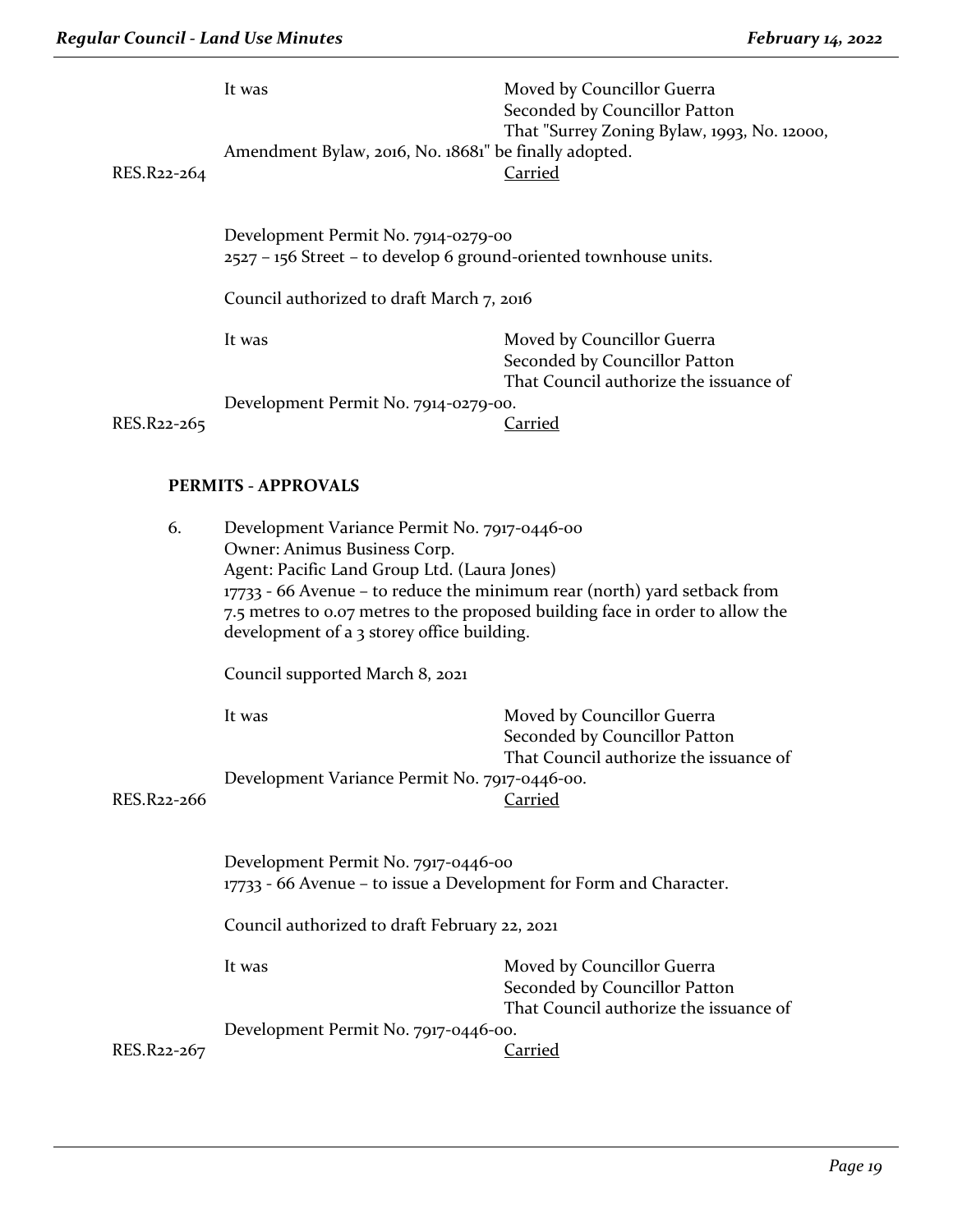| 7.          | Development Variance Permit No. 7921-0096-00<br>Owner: Beedie (9697 Port Kells) Holdings Ltd.<br>Agent: Beedie (Carl Funk)<br>9697 and 9779 - 190 Street - to reduce the minimum front yard (east) setback of<br>the IL Zone from 7.5 metres to 2.5 metres and the rear yard (west) setback of the IL<br>Zone from 7.5 metres to 0.3 metres to the principal building face for Lots A, B and<br>C. In addition, a variance is being sought to permit a wrapping projected canopy<br>attached to the building face to be located up to 0.9 metres from the east lot line<br>on Lots A and B.<br>Council supported September 13, 2021 |                                                                                                       |  |
|-------------|-------------------------------------------------------------------------------------------------------------------------------------------------------------------------------------------------------------------------------------------------------------------------------------------------------------------------------------------------------------------------------------------------------------------------------------------------------------------------------------------------------------------------------------------------------------------------------------------------------------------------------------|-------------------------------------------------------------------------------------------------------|--|
|             |                                                                                                                                                                                                                                                                                                                                                                                                                                                                                                                                                                                                                                     |                                                                                                       |  |
|             | It was                                                                                                                                                                                                                                                                                                                                                                                                                                                                                                                                                                                                                              | Moved by Councillor Guerra<br>Seconded by Councillor Patton<br>That Council authorize the issuance of |  |
| RES.R22-268 | Development Variance Permit No. 7921-0096-00.                                                                                                                                                                                                                                                                                                                                                                                                                                                                                                                                                                                       | <b>Carried</b>                                                                                        |  |
|             | Development Permit No. 7921-0096-00<br>9697 and 9779 - 190 Street - to issue a Development Permit for Form and Character.                                                                                                                                                                                                                                                                                                                                                                                                                                                                                                           |                                                                                                       |  |
|             | Council authorized to draft July 12, 2021                                                                                                                                                                                                                                                                                                                                                                                                                                                                                                                                                                                           |                                                                                                       |  |
|             | It was                                                                                                                                                                                                                                                                                                                                                                                                                                                                                                                                                                                                                              | Moved by Councillor Guerra<br>Seconded by Councillor Patton                                           |  |
| RES.R22-269 | Development Permit No. 7921-0096-00.                                                                                                                                                                                                                                                                                                                                                                                                                                                                                                                                                                                                | That Council authorize the issuance of<br>Carried                                                     |  |

# **I. CLERKS REPORT**

This section had no items to consider.

# **J. OTHER BUSINESS**

This section had no items to consider.